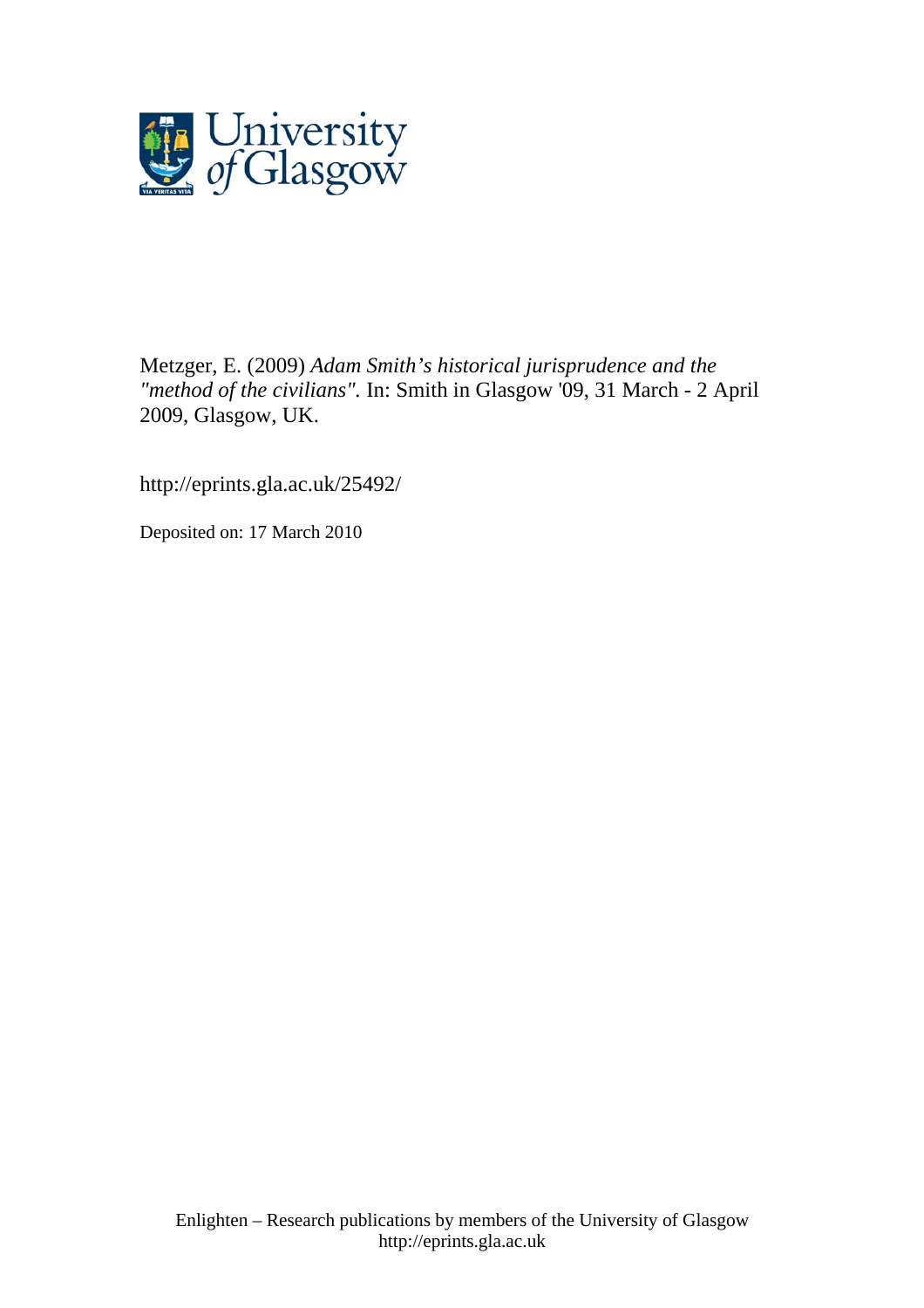This paper was presented on April 2, 2009, at *Smith in Glasgow '09*, a conference held at the University of Glasgow, 31 March – 2 April 2009, to commemorate the 250th anniversary of the publication of *The Theory of Moral Sentiments*.

# Adam Smith's Historical Jurisprudence and the "Method of the Civilians"

Ernest Metzger\*

*Abstract*. Smith lectured in jurisprudence at the University of Glasgow from 1751 to 1764, and various records of these lectures survive. Since Smith never completed a treatise on law, these records are the principal source for his theory of lawmaking. In his final year at Glasgow, Smith undertook to reorganize the course of lectures: he began with a series of lectures on "forms of government," where formerly these lectures had fallen at the very end. He explained that his reorganized lectures followed the method of the civilians (i.e., contemporary writers on Roman law), and that this method was to be preferred.

 This paper discusses Smith's theory of lawmaking and seeks to explain why he undertook to reorganize his lectures. Some scholars have argued that Smith had a substantive reason for his decision, i.e., that the change was demanded by his developing theory of law. This paper, to the contrary, argues that his decision was far more innocent. He had occasionally sought to explain how certain laws came about by reference to the "ages of society." This is the theory that societies tend to present themselves under the model of one of four ages, each age identifiable by a certain mode of subsistence. This "stadial theory," however, though adequate to explain the genesis of a handful of *rights*, was inadequate to explain the genesis of most *laws*. For the latter, Smith used a more immediate cause: form of government. Yet exposition of this thesis was difficult when the lectures on government were postponed to the end. Smith's decision to reorganize the course of lectures helped to cure the problem.

 The method of the civilians, whom Smith claims to be following, is the method of contemporary institutional literature. Civilian works that were written to follow the order of Justinian's Institutes began, as the Institutes began, with a discussion of government.

Adam Smith is not well known as a writer on law. Whether his projected work on the "general principles of law and government"1 would have given him that reputation we

<sup>\*</sup> Douglas Professor of Civil Law, University of Glasgow.

<sup>1</sup> ADAM SMITH, THE THEORY OF MORAL SENTIMENTS VII.iv.37 (D. D. Raphael & A. L. McFie, eds., ed.1984) (original publication date) (hereafter TMS). "I shall in another discourse endeavour to give an account of the general principles of law and government, and of the different revolutions they have undergone in the different ages and periods of society, not only in what concerns justice, but in what concerns police, revenue, and arms, and whatever else is the object of law." *Id*. at 3. The advertisement accompanying the sixth edition reads as follows: "In the *Enquiry concerning the Nature and Causes of the Wealth of Nations*, I have partly executed this promise; at least so far as concerns police, revenue, and arms. What remains, the theory of jurisprudence, which I have long projected, I have hitherto been hindered from executing . . . ." THE CORRESPONDENCE OF ADAM SMITH no. 116 (Ernest Campbell Mossner & Ian Simpson Ross, eds., 1977; repr. 1987) (to Lord Hailes; 5 March 1769): "I have read law entirely with a view to form some general notion of the great outlines of the plan according to which justice has [been] administered in different ages and nations . . . ." The character and viability of this projected work is discussed in CHARLES L.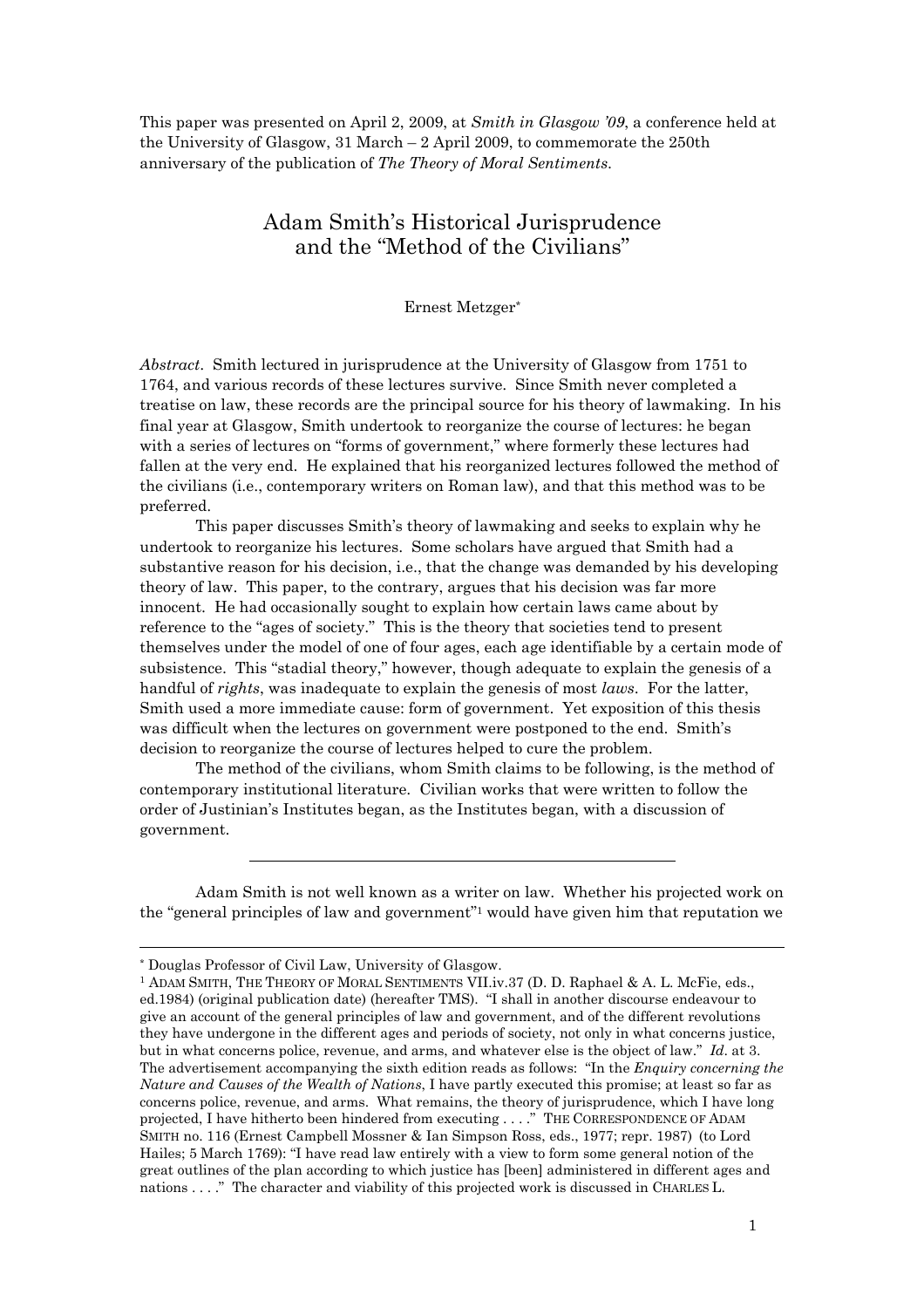can only guess. Those who study his surviving works will know, even so, that he devoted a great deal of attention to law.2 This is a legacy, unfortunately, that his ambitions as a philosopher and scholar tended to obscure. Historically Smith was flanked by naturallaw and positivist systematizers, and systems tend to leave conspicuous monuments behind. Smith, instead, treated law as part of a larger enterprise: the study of mankind and the communities that mankind creates. Other subjects treated by Smith as part of this larger enterprise—political economy and moral decision-making—famously received his most careful attention and elucidation. Law, sadly, did not. Thus we miss his projected work on law very keenly.

 Smith lectured in jurisprudence at the University of Glasgow from 1751 to 1764, and various records of these lectures survive.3 The lectures reflect the university curriculum at Glasgow and are no substitute for the lost projected work. Yet they do reveal one of Smith's key ambitions: a desire to explain what prompted a given law to be recognized, i.e., to explain "the causes of laws." It was Smith's desire to apply his theory of moral decision-making to law, and to add into the causal mix some proportion of history, government, mode of subsistence—indeed anything that might help to explain the existence of any law he brought within his sights. As such, the records of these lectures help us to understand at least some portion of Smith's thinking on law, otherwise denied to us.

 $\overline{a}$ 

2 For discussion of Adam Smith and law within a brief compass, see David Lieberman, *Adam Smith on Justice, Rights, and Law*, in THE CAMBRIDGE COMPANION TO ADAM SMITH 214-45 (Knud Haakonssen, ed., 2006); Neil MacCormick, *Adam Smith on Law*, 15 VAL. U. L. REV. 243 (1981), *reprinted in* ADAM SMITH 189 (Knud Haakonssen, ed., 1998). Arguably Smith's most profound contribution to law is his exposition of the concept of justice. For discussions of Smith's moral theory generally and justice specifically, *see* JAMES R. OTTESON, ADAM SMITH'S MARKETPLACE OF LIFE 13-100 (2002); Griswold, *supra* note 1, at 231-44; D. D. Raphael, *Adam Smith*, in CONCEPTS OF JUSTICE 113-25 (D. D. Raphael, ed., 2001). *See also* KNUD HAAKONSSEN, THE SCIENCE OF THE LEGISLATOR: THE NATURAL JURISPRUDENCE OF DAVID HUME AND ADAM SMITH 93-98 (1989) (contrasting the laws of justice and the laws of police). *See also* the remarks of John Millar, related at second hand in Dugald Stewart, *Account of the Life and Writings of Adam Smith, LL.D*., in Adam Smith, ESSAYS ON PHILOSOPHICAL SUBJECTS 263, 274-75 (photo. reprint 1982) (W. P. D. Wightman, J. C. Bryce & I. S. Ross, eds., 1980) (describing the relations among the different components of Smith's jurisprudence lectures and their connections to *The Theory of Moral Sentiments*). Smith's moral theory, founded on the ability of human beings to assess the propriety of human conduct and assign merit to it, is an important component of all of Smith's writings on law. It affects considerably the question whether, to Smith, the legislature or the courts is the better law-making organ. *See* John W. Cairns, *Adam Smith and the Role of the Courts in Securing Justice and Liberty*, in ADAM SMITH AND THE PHILOSOPHY OF LAW AND ECONOMICS 31 (Robin Paul Malloy & Jerry Avensky, eds., 1995); John W. Cairns, *Ethics and the Science of Legislation: Legislators, Philosophers, and Courts in Eighteenth-Century Scotland*, 8 JAHRBUCH FÜR RECHT UND ETHIK 159 (2000); and briefly in John W. Cairns, *Attitudes to Codification and the Scottish Science of Legislation, 1600-1830*, 22 TUL. EUR. & CIV. L.F. 1, 45-47 (2007). It is also the engine for historical development in law. *See* HAAKONSSEN, *supra* note 2, at 99-177; PETER STEIN, LEGAL EVOLUTION: THE STORY OF AN IDEA 29-46 (1980). 3 The critical edition, containing the two principal sets of notes, is ADAM SMITH, LECTURES ON

JURISPRUDENCE (R. L. Meek, D. D. Raphael, and P. G. Stein, eds., (1982) (1978). By common convention the earlier of the notes is cited LJA and the latter LJB, and they are cited in this way below. Citations to the extensive introduction to the critical edition are given below as LJ INTRODUCTION. In addition to these two sets of notes, some brief extracts of a student's notes to an earlier course of these lectures, perhaps from the mid 1750s, is given in R. L. Meek, *New Light on Adam Smith's Glasgow Lectures on Jurisprudence*, 8 HISTORY OF POLITICAL ECONOMY 466-77 (1976), *reprinted in* R. L. MEEK, SMITH, MARX AND AFTER 81-91 (1977) (hereafter ANDERSON NOTES).

GRISWOLD, ADAM SMITH AND THE VIRTUES OF ENLIGHTENMENT 256-58 (1999); DONALD WINCH, ADAM SMITH'S POLITICS: AN ESSAY IN HISTORIOGRAPHIC REVISION 9-27 (1978); Donald Winch, *Adam Smith's "enduring particular result": A Political and Cosmopolitan Perspective*, in WEALTH AND VIRTUE: THE SHAPING OF POLITICAL ECONOMY IN THE SCOTTISH ENLIGHTENMENT 253-69 (Istvan Hont & Michael Ignatieff, eds., 1983).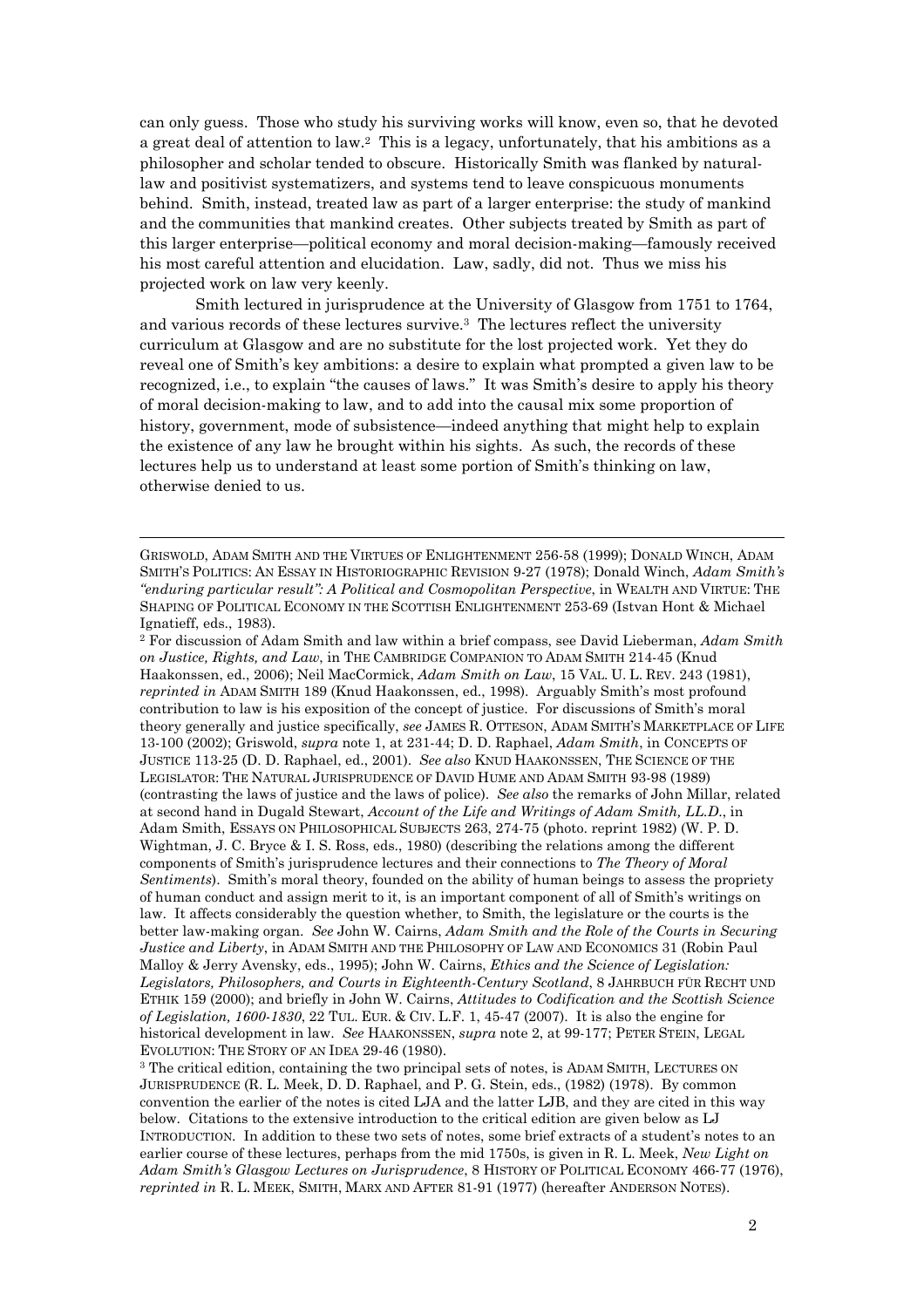In his final year at Glasgow, Smith undertook to reorganize his jurisprudence lectures. He had formerly begun the lectures on justice<sup>4</sup> by speaking on the central institutions of *private law* (property and obligations), then on *domestic law* (matters that civilians would treat under the law of persons), and last on *forms of government*. In his final year of lectures, however, he began with *forms of government*, then passing to *domestic law* and *private law*. Lacking as we do a full account of Smith's views on law, we naturally ask whether the changes are significant in any way. Smith himself explained briefly his decision to reorder the lectures. His explanation falls near the beginning of the revised course of lectures.

The origin of natural rights is quite evident. . . . But acquired rights such as property require more explanation. Property and civil government very much depend on one another. The preservation of property and the inequality of possession first formed it, and the state of property must always vary with the form of government. The civilians begin with considering government and then treat of property and other rights. Others who have written on this subject begin with the latter and then consider family and civil government. There are several advantages peculiar to each of these methods, tho' that of the civil law seems on the whole preferable.5

Smith does not give a great deal away. He does not explain what civilian model he is following, nor what advantage he finds in the so-called method of the civil law. Most importantly, he leaves open the question whether his thoughts on law and the "causes of laws" had changed before he gave his final course of lectures.

 This article discusses Smith's decision to reorganize his lectures, and makes a modest argument, which for convenience may be summarized as follows. Smith wanted to describe how certain laws came about—what caused them to be. He occasionally explained how certain laws came about by reference to the "ages of society."6 His notion was that societies tend to present themselves under the model of one of four ages, each age identifiable by a certain mode of subsistence. This "stadial theory" alone, however, was inadequate to explain the genesis of most laws, and to explain a given law Smith often turned to a more immediate cause: form of government. Certain forms of government tended to produce certain laws. Properly speaking, these latter arguments were not independent of the stadial theory, but were related to it in ways that Smith had not yet fully worked out. Scientific rigor, however, was a less urgent problem than exposition: in postponing his introduction to forms of government, Smith was handicapped in presenting his arguments. He cured the problem by reorganizing the lectures and discussing form of government at the beginning. In doing so he selected a civilian model founded on the institutional literature of his time.

<sup>4 &</sup>quot;Justice" forms the first part of the lectures on jurisprudence, and is followed by "police, revenue and arms." See *infra* note 9. *See* LJA i.1-2; HAAKONSSEN, *supra* note 2, 95-96. On the foundations of the division, and its shortcomings, see Lieberman, *supra* note 2, at 234-39. 5 LJB 11.

<sup>6</sup> Judging by the earlier, verbatim record of the lectures, Smith favored the word "age" over "stage" in this context. He introduces the subject with the word "state" and follows with the appositional "or age" (LJA i.27). He then uses "age" repeatedly in the principal discussion: LJA i.27-65. "Age(s) of society" appears at LJA i.27, 32, 33, 64; vi.100. See also iv.28 ("ages before government is established"). "Stages of society" appears at LJA ii.152; iii.116. *See also* LJA ii.53 ("stages of commerce"); ii.75 ("stages of civill government").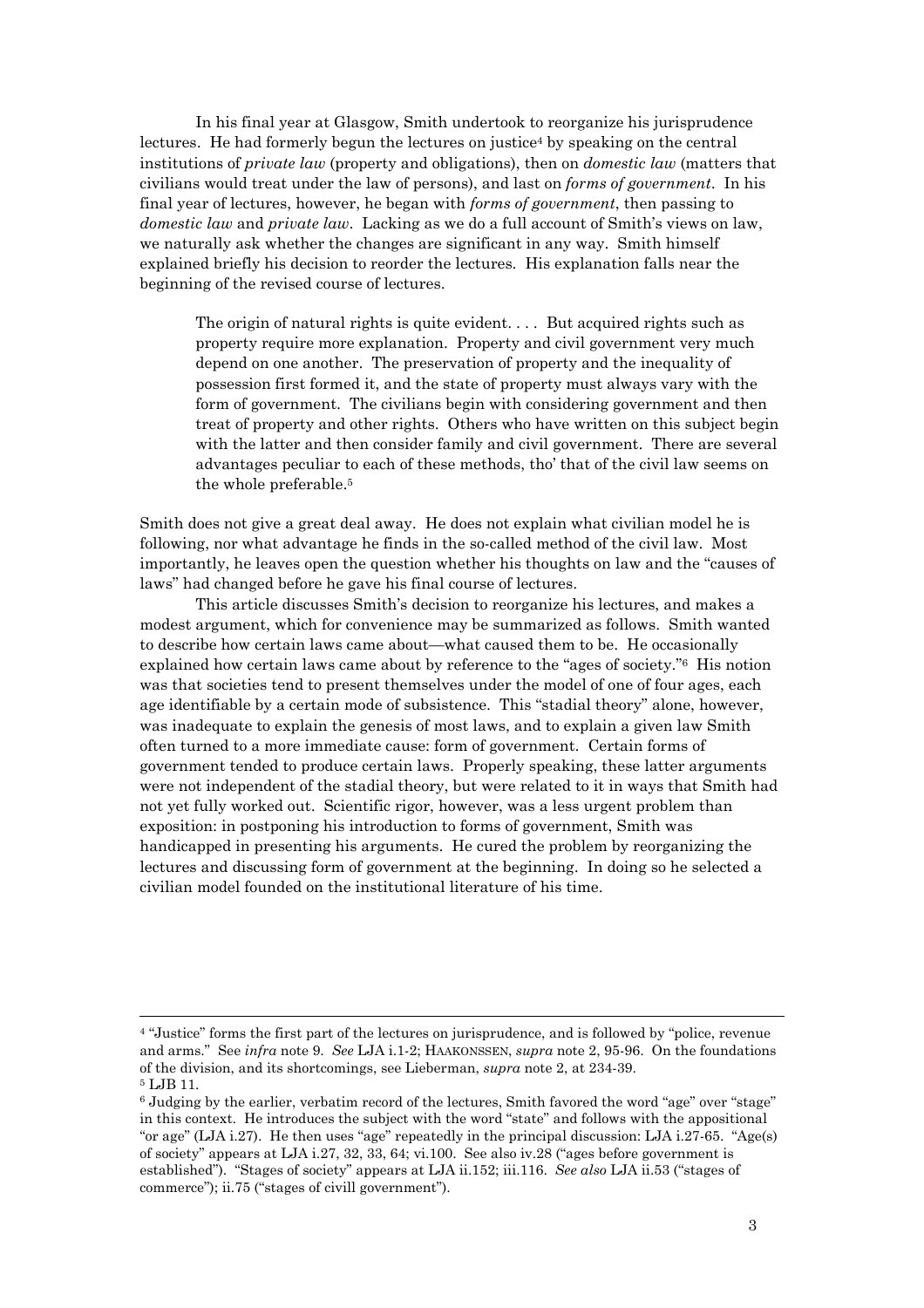#### *The Glasgow lectures on jurisprudence*

Smith's lectures on jurisprudence at Glasgow are well known and it is necessary here only to relate a few important points.<sup>7</sup> The full course of lectures comprised natural theology, ethics,<sup>8</sup> and jurisprudence.<sup>9</sup> Ethics and jurisprudence ("moral philosophy") at Glasgow was founded on Pufendorf's *De officio hominis et civis*10 at the instigation of Gershom Carmichael (1672-1729), one of Smith's Glasgow predecessors, in the 1690s.11 Carmichael and his successors, up to and including Smith, had presented moral philosophy in the same broad order of subjects as Pufendorf, though Carmichael had famously inverted Pufendorf's scheme of duties into a scheme of rights.12 Smith inherited this scheme of rights, and at the outset he preserved the order of subjects he inherited. The specific scheme Smith inherited was that of Francis Hutcheson, Smith's predecessor but one in the Glasgow chair, and the author of the textbook on which the moral philosophy portion of the course was then based: *Philosophiae Moralis Institutio Compendiaria* (1742).13

7 For an exhaustive discussion of the lectures and the character and provenance of the notes, *see* LJ INTRODUCTION, *supra* note 3, at 2-42. On the ways in which the lectures reflect Smith's ideas on the origins of moral decision-making, see Lieberman, *supra* note 2, at 216-21; Stein, *supra* note 2, 29- 46; Peter Stein, *Adam Smith's Jurisprudence — Between Morality and Economics*, in JUBILEE LECTURES CELEBRATING THE FOUNDATION OF THE FACULTY OF LAW UNIVERSITY OF BIRMINGHAM 137 (1981); MacCormick, *supra* note 2, at 246-57; Knud Haakonssen, *What Might Properly Be Called Natural Jurisprudence?*, in THE ORIGINS AND NATURE OF THE SCOTTISH ENLIGHTENMENT 205-25 (R. H. Campbell and A. S. Skinner, eds., 1982), *reprinted in* ADAM SMITH 167-87 (Knud Haakonssen, ed., 1998). For a broad introduction to the lectures, with special attention to the evolution from natural to historical jurisprudence, and the contribution of Roman law, see GLORIA VIVENZA, ADAM SMITH AND THE CLASSICS: THE CLASSICAL HERITAGE IN ADAM SMITH'S THOUGHT 84-125 (2001). On the history of teaching moral philosophy at Glasgow, and Smith's entrance on the scene, see IAN SIMPSON ROSS, THE LIFE OF ADAM SMITH 111-27 (1995). On the influence of the lectures on the entrance qualifications of aspiring advocates in Scotland, see John Cairns, *Adam Smith's Lectures on Jurisprudence: Their Influence on Legal Education*, in ADAM SMITH: INTERNATIONAL

 $\overline{a}$ 

PERSPECTIVES 63-83 (Hiroshi Mizuta & Chuhei Sugiyama, eds., 1993). 8 Smith's ethics lectures were strongly informed by his own moral philosophy (see Stewart, *supra* note 2, at 274) — an important point, as Smith was to rely on his moral philosophy in the jurisprudence lectures that follow.

9 Jurisprudence itself was divided into two: justice, and police, revenue, and arms. This was a division observed by Smith's predecessors, combined by Smith under a single head. See LJ INTRODUCTION, *supra* note 3, at 4-5. To Smith, all of these subjects are the "design of every government" (LJA i.1) or the "objects of law" (LJB 5), but the two components appear to be distinguished by nothing more nuanced than *urgency*. *See* LJA i.1-2; HAAKONSSEN, *supra* note 2, 95-96. On the foundations of the division, and its shortcomings, see Lieberman, *supra* note 2, at 234-39.

<sup>10</sup> The new critical edition in English: SAMUEL PUFENDORF, THE WHOLE DUTY OF MAN ACCORDING TO THE LAW OF NATURE (Ian Hunter & David Saunders, eds., 2003). 11 See James Moore & Michael Silverthorne, *Gershom Carmichael and the Natural Jurisprudence* 

*Tradition in Eighteenth-Century Scotland*, in WEALTH AND VIRTUE: THE SHAPING OF POLITICAL ECONOMY IN THE SCOTTISH ENLIGHTENMENT 73-87 (Istvan Hont & Michael Ignatieff, eds., 1983). Translated excerpts of Carmichael's works are given in JAMES MOORE & MICHAEL SILVERTHORNE, NATURAL RIGHTS ON THE THRESHOLD OF THE SCOTTISH ENLIGHTENMENT: THE WRITINGS OF GERSHOM CARMICHAEL (2002).<br><sup>12</sup> James Moore & Michael Silverthorne, *Natural Sociability and Natural Rights in the Moral* 

*Philosophy of Gerschom Carmichael*, in PHILOSOPHERS OF THE SCOTTISH ENLIGHTENMENT 6-8 (V. Hope, ed., 1984).

<sup>13</sup> See ROSS, *supra* note 7, at 112. The modern critical edition is FRANCIS HUTCHESON, PHILOSOPHIAE MORALIS INSTITUTIO COMPENDIARIA, WITH A SHORT INTRODUCTION TO MORAL PHILOSOPHY (Luigi Turco, ed., 2007).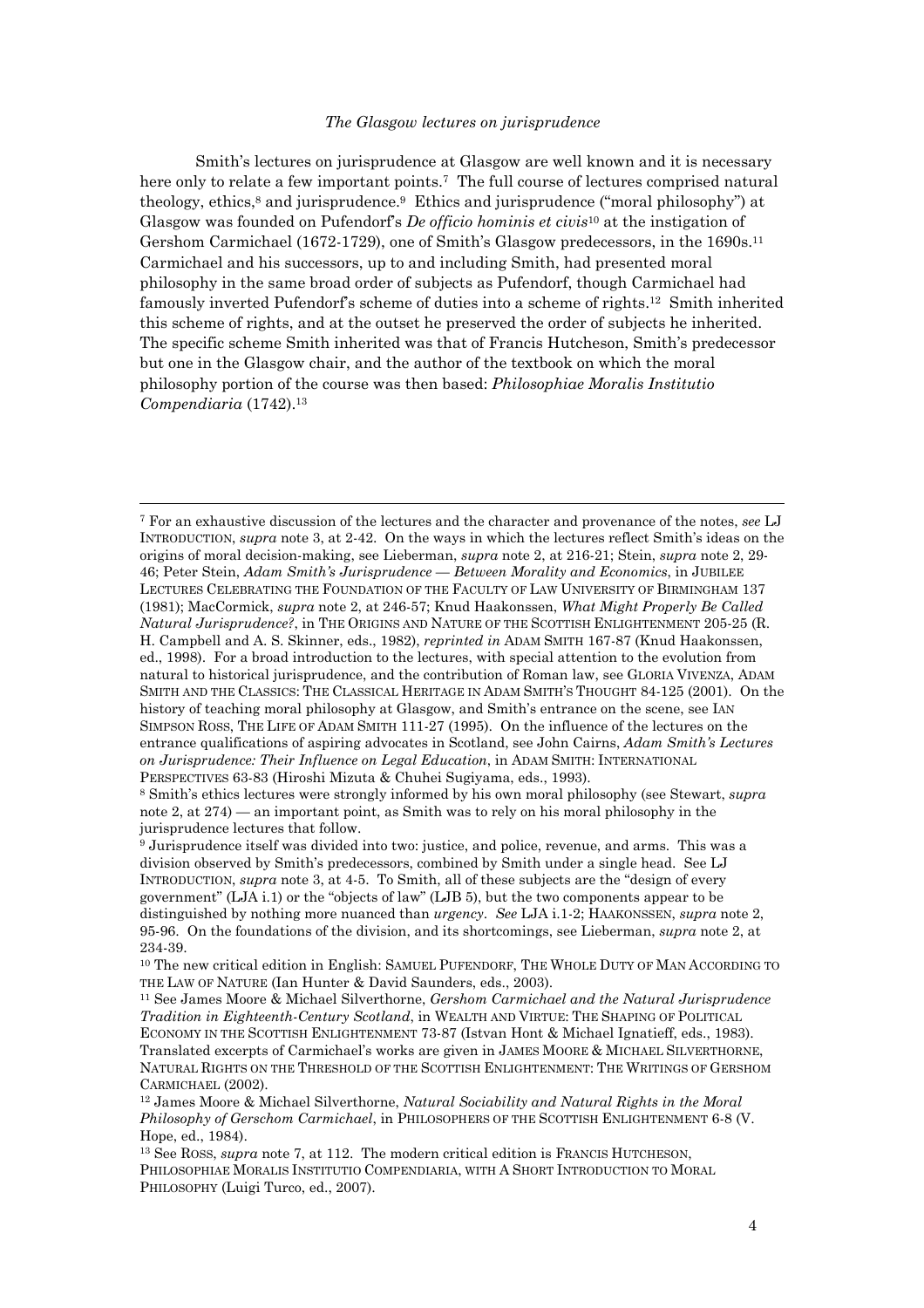The two principal sets of lecture notes relate to the lectures on jurisprudence given by Smith in 1762-1763 and (probably) 1763-1764.14 As Smith left Glasgow in January of 1764,15 it seems likely that at least some portion of the latter course of lectures was given by another with the aid of Smith's own materials.16 The notes differ from one another in character; the earlier set is virtually a verbatim record by, apparently, at least two different students, while the latter is a summary, somewhat redacted after being prepared. The notes also differ in the extent of their coverage. The latter set gives a full account of the second component of jurisprudence (police, revenue, and arms), while the earlier set closes well before the second component is complete. The first component (justice) is treated to an equal extent in both sets of notes, with due allowance for the more abbreviated presentation of the latter set, and allowance also for Smith's decision to follow the method of the civil law in the latter lectures, the subject of this article.

## *The rights framework; natural and adventitious rights*

In the scheme Smith inherited from Hutcheson,<sup>17</sup> justice was treated as an analysis of the rights that belonged to man. Rights were assembled in a careful taxonomy based on the context in which the right arose.18 For example, rights that related to citizenship or servile status were of a different quality from rights that related to marriage, and both of these were of a different quality from ownership rights. Smith and his predecessors, taking account of these different contexts, observed a broad threefold division.<sup>19</sup> A man may have a right —

- 1. as a man;
- 2. as a member of a family;
- 3. as a citizen or a member of a state.

The first of these subdivided further, so that a man —

#### 1. as a man,

 $\overline{a}$ 

- a. may have a right in his person;
- b. may have a right in his reputation;
- c. may have a right in his estate.

Each of these various divisions gave the writers the opportunity to discuss kindred rights collectively. A good deal of public law, for example, fell within the ambit of a right "as a

<sup>&</sup>lt;sup>14</sup> The earlier set of lecture notes contains a sufficient number of date references to make the chronology clear, but the latter set of notes indicates only its date of preparation (1766), and hence the date of these lectures is an inference, though a fairly secure one. 15 Smith's travels with the Duke of Buccleugh from January are related in ROSS, supra note 7, at

<sup>195-219.</sup> 

<sup>&</sup>lt;sup>16</sup> LJ INTRODUCTION, *supra* note 3, at 8-9.<br><sup>17</sup> The evolution of the scheme up to Smith is outlined within a brief compass in PETER STEIN, *From Pufendorf to Adam Smith: The Natural Law Tradition in Scotland*, in EUROPÄISCHES

RECHTSDENKEN IN GESCHICHTE UND GEGENWART: FESTSCHRIFT FÜR HELMUT COING 667-79 (N. Horn, et al., eds., 1982), *reprinted in* THE CHARACTER AND INFLUENCE OF THE ROMAN CIVIL LAW: HISTORICAL ESSAYS 381-93 (1988).<br><sup>18</sup> The word "context" is too vanilla to describe the basis of the rights-framework before Smith; the

framework was founded ultimately on the nature of the different duties owed by man. To Smith, however, it is fair to say that the framework was largely serviceable as a way to discuss laws and institutions by subject-matter, except where it fortuitously reflected his distinction between natural and adventitious rights, discussed below.

<sup>19</sup> See LJA i.9-12; LJB 6-7. For what is given below, see the extensive discussion in HAAKONSSEN, *supra* note 2, at 99-134.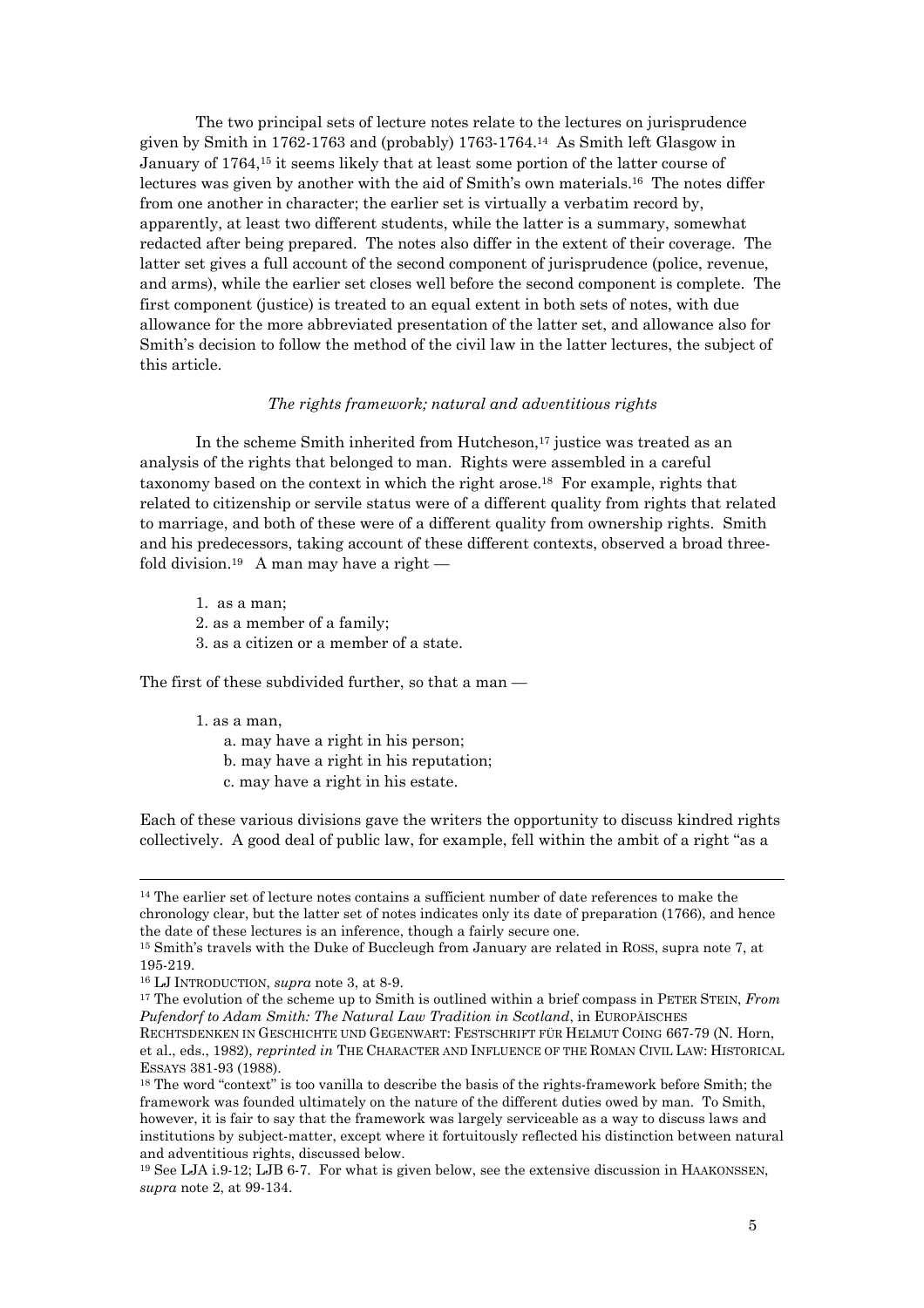citizen or a member of a state"; various liberty rights fell within the ambit of the right of a man "in his person"; and much of private law—property, contract, and delict—fell within the ambit of the right of a man "in his estate." Context, however, was not the only organizing principle for rights. A right was also distinguished by *origin*, though here Smith's treatment of origins must be sharply distinguished from that of his predecessors.

 In the traditional scheme, some rights belonged to a man under natural law, while others were "man-made," the so-called acquired, or adventitious, rights.<sup>20</sup> This mode of classification does not "cut across" the taxonomy just given, but informs it. In other words, certain categories in the scheme contained natural rights, others, adventitious rights:

1. As a man

 $\overline{a}$ 

- a. in his person (natural)
- b. in his reputation (natural)
- c. in his estate (adventitious)
- 2. As a member of a family (adventitious)
- 3. As a citizen or a member of a state (adventitious)

Thus liberty rights, for example, as they belong to a man "in his person," are natural in origin, while property rights, as they belong to a man "in his estate," are adventitious in origin.

 When Smith took up the lectures, he embarked on an enterprise quite different from that of his predecessors, and it is remarkable he was able to use their model, preserving even a shadowy outline of natural and adventitious rights.

Smith recognized that a scientific understanding of man's relations with his fellows could only be developed by the experimental method used by Newton in the physical sciences. Such an understanding must be based on observation of how men actually behave in different situations. He also accepted that, although the conditions of society vary considerably in different places and different ages, human nature remains constant . . . . <sup>21</sup>

<sup>20 &</sup>quot;Private rights of individuals according to their different originals are either *natural* or *adventitious*. The *natural* are such as each one has from the constitution of nature itself without the intervention of any human contrivance, institution, compact, or deed. The *adventitious* arise from some human institution, compact, or action." FRANCIS HUTCHESON, 1 A SYSTEM OF MORAL PHILOSOPHY 293 (1755) (emphasis in original). "Nature herself has endowed each man with natural rights; adventitious rights arise from some human action or other event." Gershom Carmichael, *Supplements and Observations upon Samuel Pufendorf's On the Duty of Man and Citizen according to the Law of Nature*, in MOORE & SILVERTHORNE, *supra* note 11, at 77. "Some of these [duties] proceed from that *common Obligation* which it hath pleas'd the Creator to lay upon all Men in general; others take their Original from some certain *Human Institutions*, or some *peculiar*, *adventitious* or accidental *State* of Men." SAMUEL PUFENDORF, THE WHOLE DUTY OF MAN, ACCORDING TO THE LAW OF NATURE (Andrew Tooke, trans., 2003) (emphasis in original). 21 Stein, *Adam Smith's Jurisprudence*, *supra* note 7, at 139-40. Stein's reference to Newton is perhaps intended to recall the famous remark of John Millar: "The great Montesquieu pointed out the road. He was the Lord Bacon in this branch of philosophy [the history of civil society]. Dr. Smith is the Newton." 2 JOHN MILLAR, AN HISTORICAL VIEW OF ENGLISH GOVERNMENT 404 n.(\*) (Mark Salber Phillips & Dale R. Smith, eds., 2006). Smith himself praises Newton's principles effusively in ADAM SMITH, *The History of Astronomy*, in ESSAYS ON PHILOSOPHICAL SUBJECTS 31, 98- 105 (W. P. D. Wightman & J. C. Bryce, eds., 1980; repr. 1982) and ADAM SMITH, LECTURES ON RHETORIC AND BELLES LETTRES 145-46 (J. C Bryce, ed., 1983; repr. 1985). On Smith's adherence to a Newtonian system, see the authorities cited *infra*, note 23.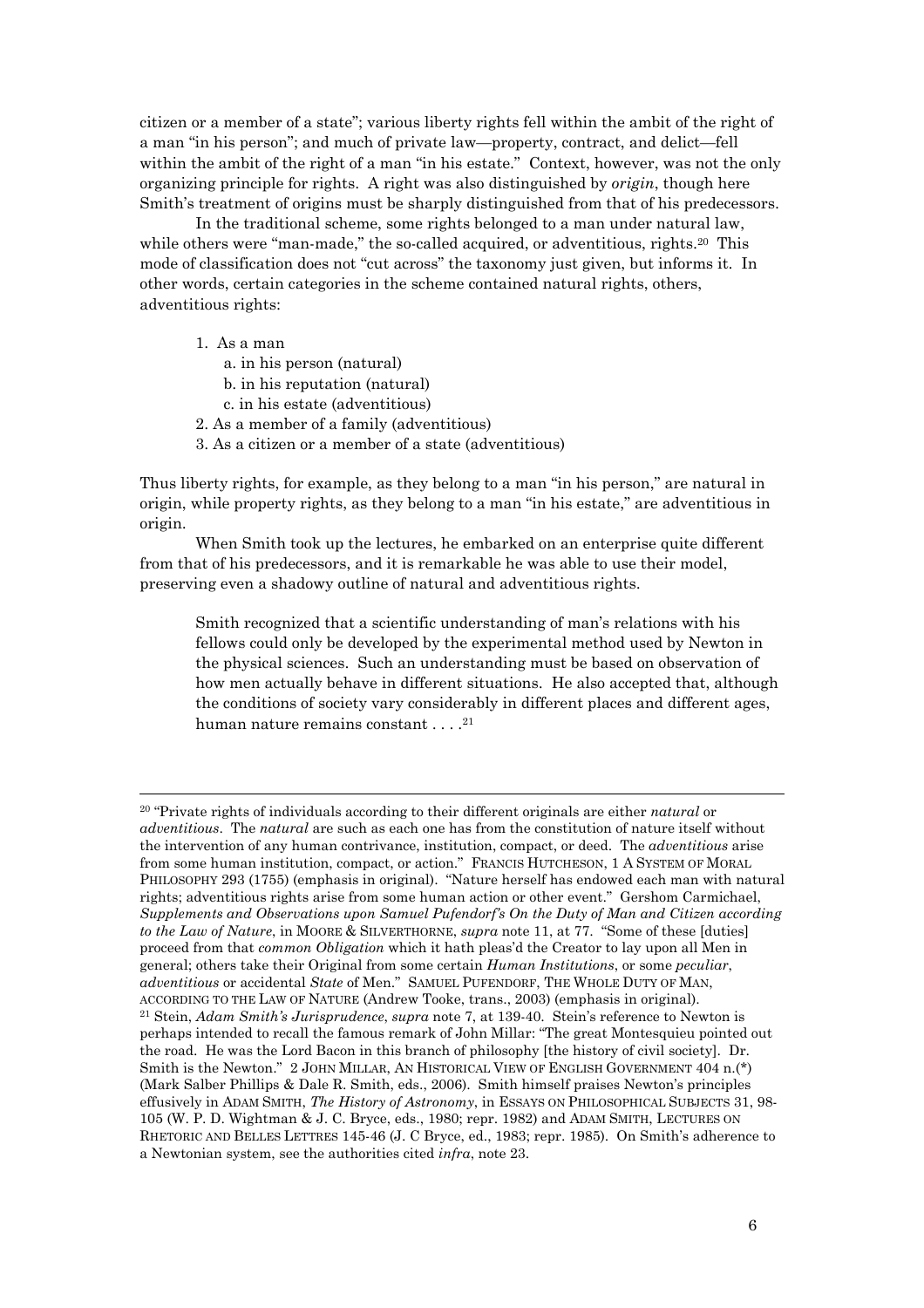Smith, unlike his Glasgow predecessors, was an enthusiastic gatherer of data, <sup>22</sup> specifically data about laws as they were observed in human communities over a vast span of time. In a scientific spirit, he set out to explain the genesis of these laws causally.23 The task was possible only because he saw laws as ultimately the product of the moral decision-making of human beings. The constancy and predictability of human moral decision-making in the face of different underlying conditions made causal explanations possible. These laws, moreover, could be organized in the traditional framework without doing violence to the causal explanations; pedagogy, after all, would have made it sensible, in any event, to discuss slavery, ownership, promises, etc., separately.

 What about natural and adventitious rights? This would seem to be a distinction of no earthly use to Smith, who had embarked on what we would call a "sociological" project and ostensibly could not accept the existence of a natural right founded on the "constitution of nature."24 Yet this is where Smith could summon his theory of morals to explain natural and adventitious rights in a way that both united and distinguished them. Humans self-evidently make different moral judgments in different times and places, but the mechanism by which they make those judgments is the same.25 The foundation of this mechanism is the psychological fact that humans spontaneously experience a fellow-feeling or "sympathy" with other people. When they see a person, for good or ill, acting upon another, they spontaneously imagine themselves doing the same, and spontaneously weigh the propriety of the act. At the same time they imagine themselves to be the object of the act and, again spontaneously, weigh their feelings. This produces a judgment on whether the act should be answered by punishment or reward. The judgment, however, is not the product of accident, caprice, or reason. It is instead the slow consequence of the accumulated experiences of one's having lived in a human community and having oneself been the object of others' sympathetic observations.26 This, at its briefest, is how Smith understood the mechanism of moral decision-making, and it is this process of decision-making that ultimately causes human communities to recognize rights of every kind—natural and adventitious.

<sup>&</sup>lt;sup>22</sup> It is worth stressing that Smith, though a gatherer of data, was not the first at Glasgow to reject rationalist natural law. Hutcheson, like Smith, examined how the thoughts and behaviour of human beings could form a foundation for moral judgment. See John Cairns, *Legal Theory*, in THE CAMBRIDGE COMPANION TO THE SCOTTISH ENLIGHTENMENT 231 (Alexander Broadie, ed., 2003), and the literature cited *id.* at 240-41 n.44.<br><sup>23</sup> On the question whether Smith envisioned a single causal model for both the natural and social

sciences, see Christopher J. Berry, *Smith and Science*, in THE CAMBRIDGE COMPANION TO ADAM SMITH 112, 126-34 (Knud Haakonssen, ed., 2006) (with literature). Berry has described Smith's position as one of "soft determinism": moral causes operate *predictably* but nevertheless accommodate changes in circumstance. *Id*. at 130-34. On Smith's scientific aspirations generally, and contrasts with David Hume, see ATHOL FITZGIBBONS, ADAM SMITH'S SYSTEM OF LIBERTY, WEALTH, AND VIRTUE 75-94 (1995) (with literature).<br><sup>24</sup> *See supra* note 20.<br><sup>25</sup> Among the many excellent summaries of Smith's moral theory are these: ADAM SMITH. THE

THEORY OF MORAL SENTIMENTS vii-xxi (Knud Haakonssen, ed., 2002); OTTESON, *supra* note 2, at 13- 100; ROSS, *supra* note 7, at 157-76; T. D. CAMPBELL, ADAM SMITH'S SCIENCE OF MORALS (1971). 26 *See* TMS III.i.3 (describing the impossibility of formulating, in solitude, notions of propriety or demerit). The passage is discussed in Berry, *supra* note 23, at 133-34, who stresses that morals, though acquired by learning and explicable by the social scientist, are nevertheless well within one's power to criticize and condemn. *See also* Knud Haakonssen, *Natural Jurisprudence and the Theory of Justice*, in THE CAMBRIDGE COMPANION TO THE SCOTTISH ENLIGHTENMENT 205, 212 (Alexander Broadie, ed., 2003): "[I]f the activity of a person is to be seen — by others and by the person herself — as belonging to that person in more than the sense of being physically caused by her, then the activity in question has to be seen from a standpoint that is common to both spectators and the person who is active."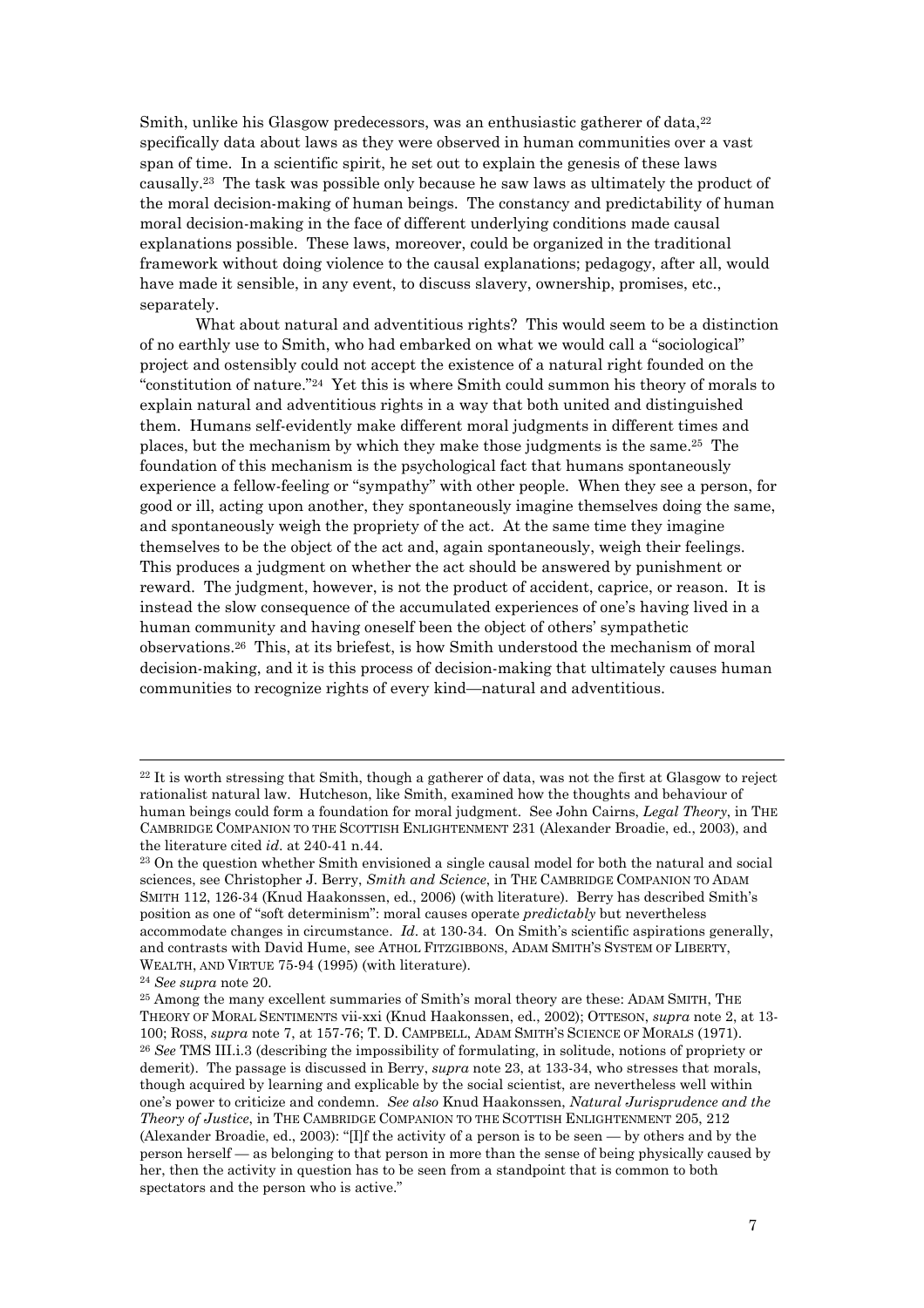The thesis, however, is not so simple as "moral judgments give rise to rights." Some rights are in fact more determined, and their content more certain, than others.27 This is because man's psychology, for whatever reason, reacts with special revulsion to certain injuries, in particular certain injuries against the person. In these cases the injury is especially vivid to the spectator; the process of moral decision-making is unaffected by events surrounding the injury; and the community—indeed *every* community—is unanimous in its condemnation. Other kinds of injuries might sometimes excite equal or greater revulsion, and equal or greater condemnation, but they do not belong in the special class, because the spectator's response, even when heightened, owes some portion of its intensity to the particular circumstances in which the injury was committed. Thus this sort of injury is *less determined* and the attendant right to be free from that injury is *contingent*, while the other sort of injury is *determined* and the attendant right to be free from that injury is *non-contingent*.28 Smith adopted the term *adventitious* to describe the contingent rights, and *natural* to describe the non-contingent ones.29

#### *Historical jurisprudence*

It is not cynical to suggest that the principal reason why Smith troubled to keep alive the distinction between natural and adventitious rights is that it gave him the opportunity to isolate the class of rights that most interested him: rights that could be explained causally. The overwhelming proportion of the lectures is indeed devoted to explaining laws that *required explaining*, and not to laws that could be explained with a footnote to *The Theory of Moral Sentiments*. Among the causes he proposed to consider in depth, one has already been mentioned: form of government. Another cause, also closely identified with his historical jurisprudence, is *mode of subsistence*, and this requires a brief introduction.

 This branch of Smith's historical jurisprudence is based on the idea that a society provides for its subsistence in a certain way, and that different modes of subsistence prompt the creation of certain rights, or more mildly, that they leave their mark on those rights. Each mode of subsistence delineates a certain so-called "age" —four in number and one can locate, historically, the genesis of certain rights in certain ages.30 There is a chronological order to the ages, but there is no suggestion that a civilization necessarily progresses through every age, or that laws were utterly determined by materialist

<sup>&</sup>lt;sup>27</sup> The explanation of natural and adventitious rights that follows owes a great deal to HAAKONSSEN, *supra* note 2, at 100-103, with the minor qualification discussed below in note 28.<br><sup>28</sup> It is not usual to describe adventitious rights as "contingent," but the alternatives ("historical," "governmental") slightly miss the mark. The important point is that adventitious rights are partly determined by the circumstances that gave rise to them and, properly speaking, any circumstance at all can be a causal factor: climate, topology, rank, etc. See HAAKONSSEN, *supra* note 2, at 101. 29 *See, e.g.*, LJA ii.93: "Crimes are of two sorts, either 1st, such as are an infringement of our natural rights, and affect either our person in killing, maiming, beating, or mutilating our body, or restraining our liberty, as by wrongous imprisonment, or by hurting our reputation and good name. Or 2dly, they affect our acquired [adventitious] rights, and are an attack upon our property, by robbery, theft, larceny, etc."

<sup>30</sup> One or another age makes its appearance singly in places, but for discussions of the four ages together, *see* LJA i.26-35, iv.1-40; LJB 19-30, 149-151; ANDERSON NOTES, *supra* note 3, at 467-68; ADAM SMITH, 2 AN INQUIRY INTO THE NATURE AND CAUSES OF THE WEALTH OF NATIONS V.i.a-b.17 (R. H. Campbell, et al., eds., 1976) (hereafter WN). *See also* Adam Smith, *First Fragment on the Division of Labour*, in ADAM SMITH, LECTURES ON JURISPRUDENCE 583-84 (R. L. Meek, et al., eds. 1978) (brief remarks on the ages of civilization and division of labour). Extended treatments: R. L. MEEK, SOCIAL SCIENCE AND THE IGNOBLE SAVAGE (1976); PETER STEIN, *The Four Stage Theory of the Development of Societies*, in THE CHARACTER AND INFLUENCE OF THE ROMAN CIVIL LAW: HISTORICAL ESSAYS 395-409 (1988); A. S. SKINNER, *Historical Theory*, in A SYSTEM OF SOCIAL SCIENCE: PAPERS RELATING TO ADAM SMITH 76-105 (1996).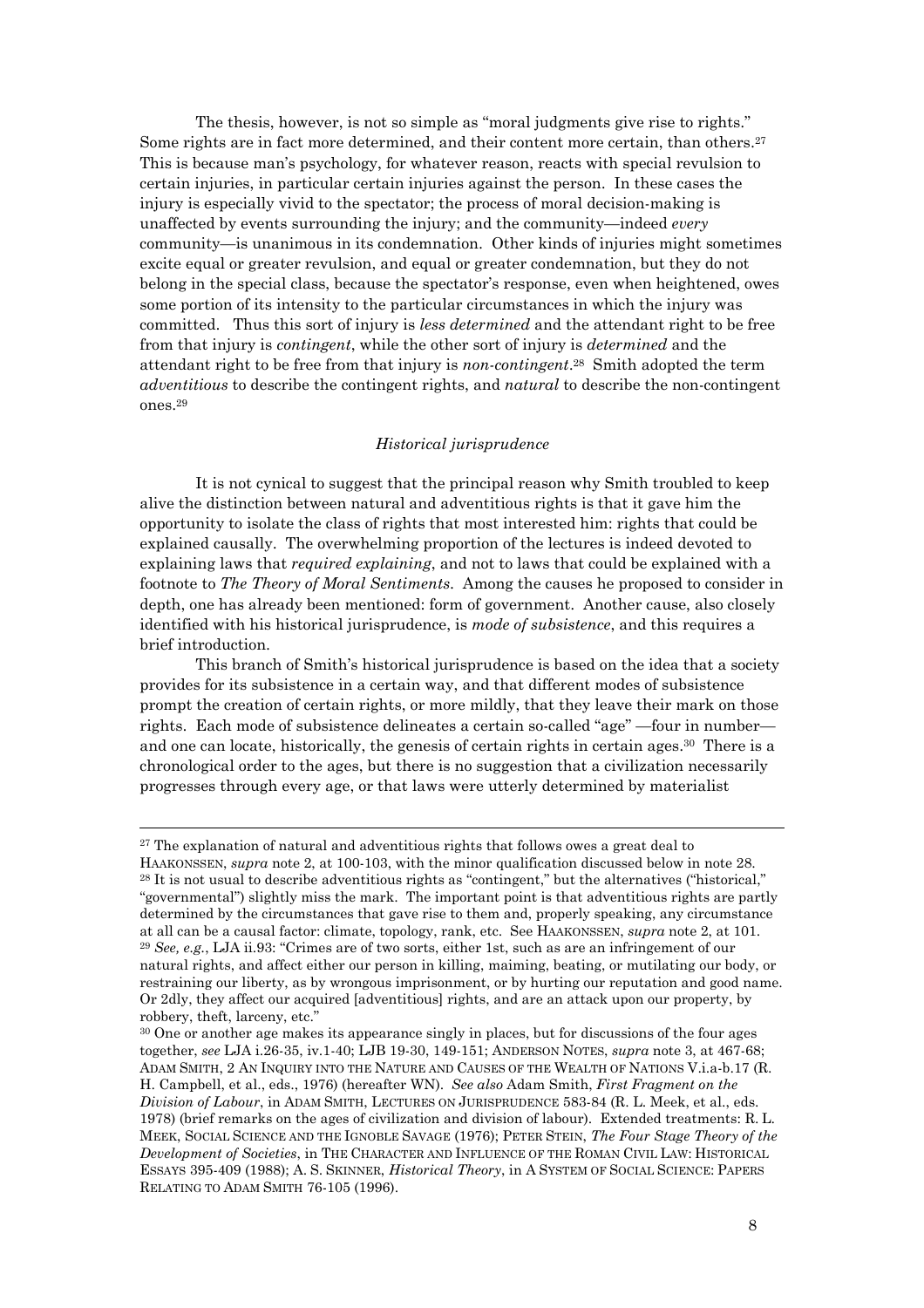concerns.31 Nor is there any suggestion that certain ages necessarily produce certain laws, or that laws undergo a certain evolution. Smith's use of the four ages is best understood as a genetic theory which attempts to explain some of the origins of a selection of rights by reference to mode of subsistence. Smith's theory of morals, of course, undergirds the whole: what members of a community regard as an injury depends on how spectator-sympathy directs them, and spectator-sympathy may vary with mode of subsistence.

 The four ages of civilization are: the Age of Hunters, the Age of Shepherds, the Age of Agriculture, and the Age of Commerce. Below is a brief description of the first three of these ages. The Age of Commerce evades any simple summary and is unrelated to the arguments here.<sup>32</sup>

*The Age of Hunters*. Subsistence is by collecting wild fruit, catching wild animals, and fishing.33 The idea of property in any exclusive sense is almost unknown.34 One's right to a piece of property is essentially coterminous with possession.35 There is no proper government.36

*The Age of Shepherds*. The step between the Age of Hunters and this age is the "greatest in the progress of society"37 because the notion of property is no longer limited to possession: property in movables is recognized for the first time.38 This comes about because the inhabitants of this age need to provide carefully for their sustenance, and this leads them to store goods and eventually to keep and tame animals.39 Since these cannot always be in one's immediate possession, the inhabitants come to regard it as an "injury" for a person to take something to which another has established some connection.40 The recognition of property in movables—and the disputes this provokes is accompanied by the first appearance of what may be called government.41 There is

characterized by feudal land tenure and personal dependency, is described in WN III. See Andrew S. Skinner, *Adam Smith: An Economic Interpretation of History*, in ESSAYS ON ADAM SMITH 154, 162-68 (Andrew S. Skinner & Thomas Wilson, eds., 1975) (summary). A commercial society is marked by a high degree of division of labor, inequality of conditions, and relative opulence. *See* Istvan Hont & Michael Ignatieff, *Needs and Justice in the* Wealth of Nations*: An Introductory Essay*, in WEALTH AND VIRTUE: THE SHAPING OF POLITICAL ECONOMY IN THE SCOTTISH ENLIGHTENMENT 1, 2-8 (Istvan Hont & Michael Ignatieff, eds., 1983) (discussing the paradox between inequality and opulence). The addition of an "age of commerce," in this intellectual tradition, precedes Smith. Stein argues that the addition of this age reflects the decision by certain Scottish writers to shift attention from property to contract. So long as contract was rooted in natural law, there was no occasion to explain it historically. STEIN, *supra* note 30, at 401-405. Stein singles out Henry Home, Lord Kames, for special mention. Kames had argued that a society recognized the seriousness of contractual undertakings only when, in its history, it had passed beyond the use of simple cash sales and came to rely on merchants, who by the nature of their business rely on the power of convenants. HENRY HOME, LORD KAMES, HISTORICAL LAW-TRACTS 60 (2nd ed. 1761) (Tract II: "History of Promises and Covenants"); STEIN, *supra* note 30, at 403-405. 33 LJA i.27-28; LJB 149.

34 LJA i.44; LJB 150; WN V.i.b.2.

35 LJA i.41-44, iv.19, 22; LJB 149-150.

- 38 LJA i.45-46, iv.43; LJB 150-151; ANDERSON NOTES, *supra* note 3, at 467. 39 LJA i.28, 44-45; LJB 20, 149.
- 

<sup>31</sup> See SKINNER, *supra* note 30, at 82-83; J. SALTER, *Adam Smith on Feudalism, Commerce and Slavery*, 13 HISTORY OF POLITICAL THOUGHT 219, 219-24 (1992); HAAKONSSEN, *supra* note 2, at 185- 89; CAIRNS, *Ethics*, *supra* note 2, at 172. *Cf*. J. CROSPEY, POLITY AND ECONOMY 68-69 (2001) ("[T]he element of rational choice in the process of social evolution is precisely what Smith denies."). On the materialist interpretation, see especially Winch, Adam Smith's "enduring particular result", *supra* note 1, at 257-62 (taking Smith at his word that the four ages were introduced to explain how law and government, in Smith's words, "grew up with society"). 32 The emergence of a commercial society from the final stages of the age of agriculture,

<sup>36</sup> LJA iv.4, 6-7, 19; LJB 19-20. This point is discussed *infra*, text accompanying notes 65 to 72. 37 LJA ii.97.

<sup>40</sup> LJA i.45.

<sup>41</sup> LJA iv.21; LJB 20.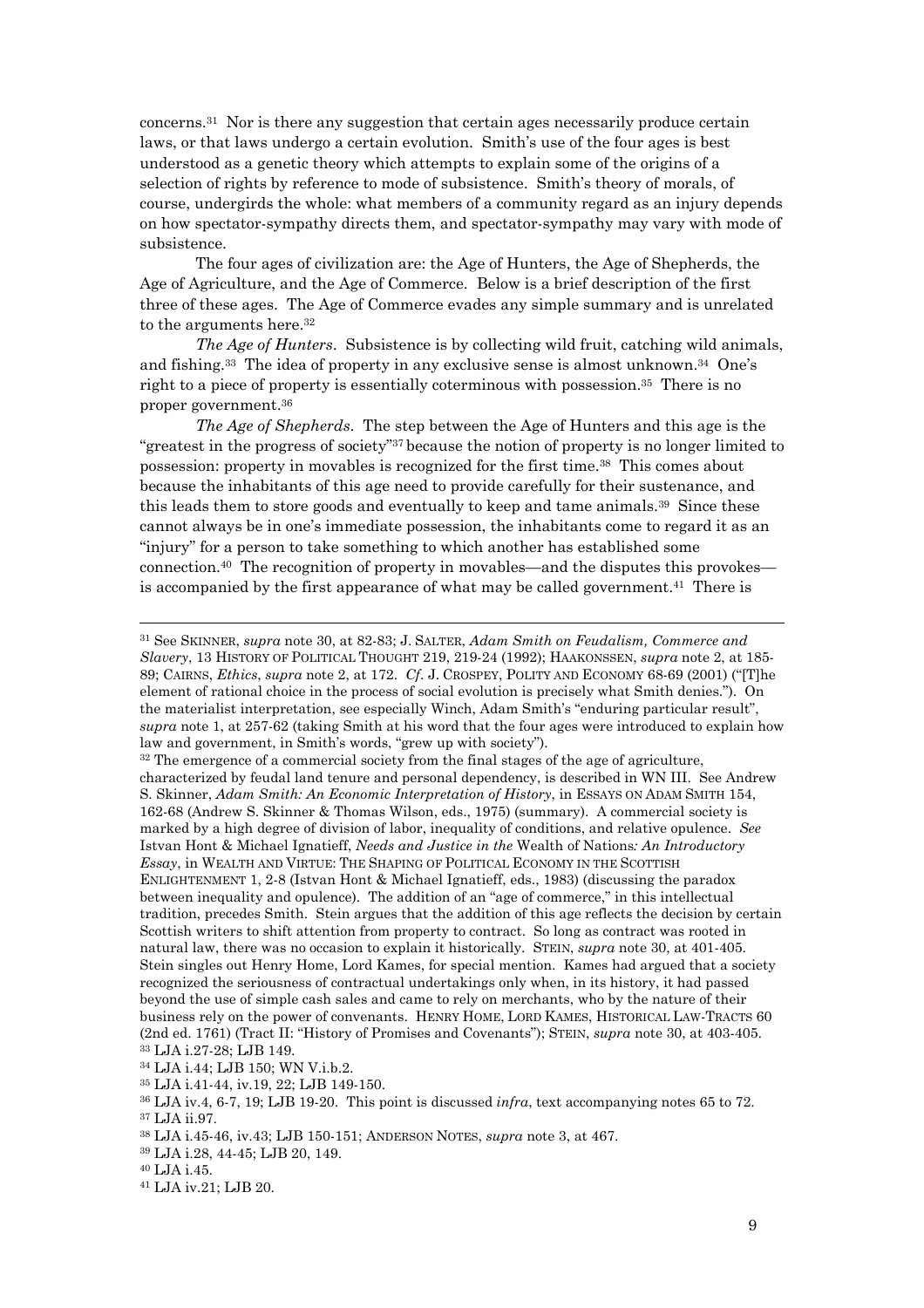little or no legislative power,<sup>42</sup> but judicial organs make their first appearance, first via an assembly, then through the authority of individuals.43

*The Age of Agriculture*. Agriculture as a mode of subsistence is introduced when inhabitants find it difficult to sustain themselves by animals alone, and when they observe that seeds produce plants similar to the plants that bore them.44 This spurs a realization in the value of land, and by degrees, property in land is recognized for the first time.<sup>45</sup>

 The ages of society are therefore models that seek to provide modest causal explanations for the recognition of adventitious rights. Natural rights continue to be observed in all ages, needing no such explanations. It is important to point out that, even though natural rights are determined by their received share of spectator-sympathy and emphatically not by their historical context, nevertheless the very source of these rights makes it possible for them to arise and be recognized in an early historical period. In *The Theory of Moral Sentiments*, Smith explains that "[a]mong equals each individual is naturally, *and antecedent to the institution of civil government*, regarded as having a right both to defend himself from injuries, and to exact a certain degree of punishment for those which have been done to him."46 The point is important, because Smith sometimes finds it useful to "locate" a particular natural right in an early historical period. An example of this is given in the discussion below.47

### *The reorganization of the lectures*

It will be useful to outline Smith's reorganization at its highest level.48 The table below presents the order of subjects as given in the latter course of lectures (second column). It associates those subjects with the corresponding subjects in the Pufendorf/Carmichael/Hutcheson rights framework (first column). One notices that the rights framework is now somewhat scrambled.49 The third column shows the order Smith followed in the earlier course of lectures. One preliminary point worth noting: the discussion of the rights of a man in his person and reputation has remained in the same position over the two courses of lectures.

| Rights framework                                               | Lectures 1763-1764 (LJB) | Lectures $1762-1763$ (LJA) |
|----------------------------------------------------------------|--------------------------|----------------------------|
| as a man,<br>$-\text{in}$ his person<br>$-\sin$ his reputation | 11                       | $1.24 - 25$                |
| as a citizen or a member<br>of a state                         | 11-9950                  | iv.1 - v.149               |
| as a member of a family                                        | 101-148                  | iii.1-147                  |
| as a man.                                                      | 149                      | $i.25 - ii.180$            |

42 LJA iv.14-15, 18; LJB 22-23.

<sup>43</sup> LJA iv.9-10, 15-16, 30-31; LJB 22, 26.

<sup>44</sup> LJA i.30-31; LJB 149.

<sup>45</sup> LJA i.50-53; LJB 151.

<sup>46</sup> TMS II.ii.1.7 (emphasis added). This is the obverse of his statement in LJB 11, quoted above: "But acquired rights such as property require more explanation. Property and civil government very much depend on one another." See *supra* the text accompanying note 5.<br><sup>47</sup> See *infra* note 101.<br><sup>48</sup> Within these divisions Smith has made other, less obvious changes in the order of subjects.

Perhaps the most conspicuous of these is his decision to begin the treatment of rights "as a citizen or a member of a state" with a discussion of the principles of utility and authority, and the doctrine of original contract. *See* LJB 12-18; LJ INTRODUCTION, *supra* note 3, at 27. 49 For the rights framework presented in its traditional order, see *supra*, text accompanying note

<sup>19.</sup> 

<sup>50</sup> The manuscript here leaves a page blank; hence the discontinuity with the next section.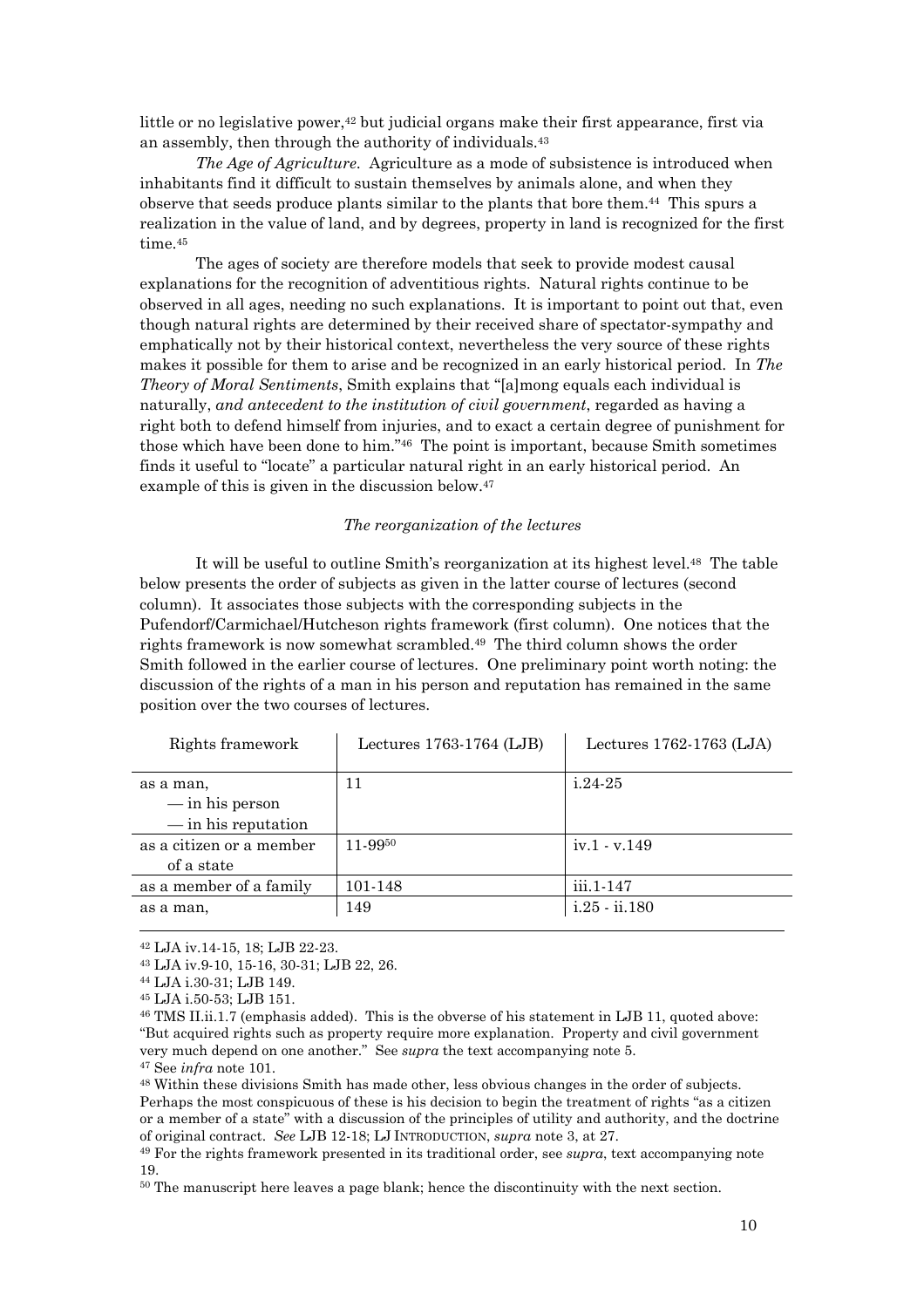— in his estate

 Knud Haakonssen addresses at length Smith's decision to reorganize his lectures and offers conclusions on both the reasons for Smith's decision and the origins of the new mode of presentation.51 Haakonssen's conclusions turn strongly on the notion of authority, and its role in Smith's natural jurisprudence. Smith, Haakonssen notes, rejected the idea that man had ever existed in a "state of nature."52 Haakonssen glosses this as follows: "The individual would always be living in some kind of social grouping *with systems of governance*, even if only the most rudimentary ones, as among bands of hunters and gatherers."<sup>53</sup> Thus the stadial theory describes not only progress in different modes of subsistence, but progress in the development of government.54 This, according to Haakonssen, serves Smith's theory of rights, because rights presuppose government. "[A]n explanation of government seemed a necessary presupposition for Smith's theory of natural justice or natural law, meaning his theory of rights."55 This is not, we should understand, something that Smith was late to appreciate; what Haakonssen appears to suggest is that when Smith reorganized his lectures, he was attempting to make manifest, in the very order of the lectures, a point about the nature and origin of rights that was perhaps unnecessarily obscured in the earlier lectures.

 In what respect does Smith's reorganization—placing government first— reflect the method of the "civil law"? Haakonssen's answer:56

 At first it is puzzling that Smith should suggest that the "civilians" put political jurisprudence, or "government," first. Plainly, no writer on the civil law, by which Smith meant *corpus iuris civilis*, began with a discussion of the principles of political governance (with a partial exception, to be considered later on). What Smith must have meant—and, one may hope, explained to his students—was that the civil law always *presupposed* the existence of political society, *civitas,* as a precondition for the law of the *civitas*.

The "partial exception" to which Haakonssen refers is Samuel von Cocceji (1679 – 1755),<sup>57</sup> whom Smith praises as a writer "of note"<sup>58</sup> near the opening of the latter course of lectures. Cocceji was chancellor to Frederick the Great and famously the author of a successful treatise on natural law. Originally published in 1740 under the title *Elementa jurisprudentiae naturalis et romanae*, the treatise, now under the title *Novum systema jurisprudentiae naturalis et Romanae*, was appended to an extended commentary on

<sup>51</sup> KNUD HAAKONSSEN, *Adam Smith Out of Context: His Theory of Rights in Prussian Perspective*, in NATURAL LAW AND MORAL PHILOSOPHY: FROM GROTIUS TO THE SCOTTISH ENLIGHTENMENT 129-53 (1996).

<sup>52</sup> LJB 3: "[I]t in reality serves no purpose to treat of the laws which would take place in a state of nature, or by what means succession to property was carried on, as there is no such state existing."<br>  $^{53}$  HAAKONSSEN, *supra* note 51, at 130 (emphasis added).<br>  $^{54}$  *Id.* at 134.<br>  $^{55}$  *Id.* at 136.<br>  $^{56}$  *Id.*

<sup>(</sup>Historische Kommission bei der Bayerischen Akademie der Wissenschaften, ed., 1957) (career); Roderich von Stintzing, *Cocceji, Samuel*, in 4 ALLGEMEINE DEUTSCHE BIOGRAPHIE 373-76 (Historische Kommission bei der Bayerischen Akademie der Wissenschaften, ed., 1876) (works).

<sup>58</sup> LJB 4. The passage in full: "The next who wrote on this subject was Baron de Cocceii, a Prussian. There are five volumes in folio of his works published, many of which are very ingenious and distinct, especially those which treat of laws." It is quite possible that the final remark is a joke, in which case he perhaps esteems Cocceji less.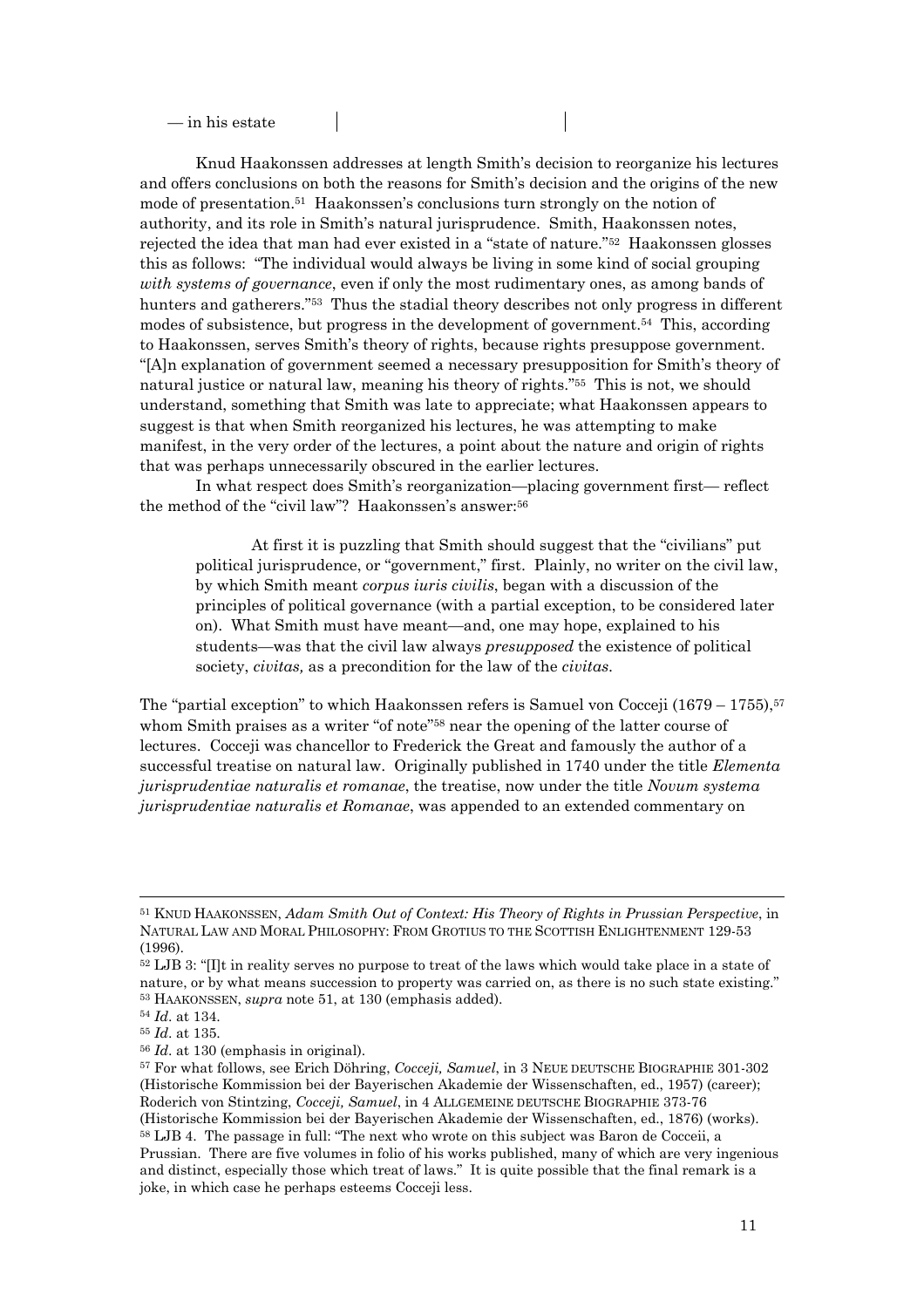Cocceji's father's work on Grotius,<sup>59</sup> and then republished in many editions under the title *Iustitiae Naturalis et Romanae Novum Systema*.60 Smith's debt to this work, as evidenced in the jurisprudence lectures, is very great.61 Though regarded as a writer on natural law, Haakonssen brings Cocceji into the civil law fold by noting that he presented his discussion of rights in the order of the Roman civil law: persons, property, and personal rights (i.e., obligations). Haakonssen thus identifies Cocceji as a possible inspiration for Smith's reorganization: "[T]he new need for a socio-psychological and historical account of the intertwining of rights and the rest of social living would have tempted him to follow Cocceji's Romanizing and put the account of social authority first."62

 The main difficulty with Haakonssen's argument is the significance he assigns to the role of government in Smith's system of rights. That government (or more accurately, form of government) shapes the nature of adventitious rights is quite true, but that Smith viewed the whole of the adventitious rights structure as, to some degree, the product of government, is far less certain. Man always lived in some sort of social grouping,63 but Haakonssen has somewhat conflated social grouping with systems of governance64 in an attempt to bring Smith's system of rights—indeed all of it—under the umbrella of government.

 In Smith's historical account, government and authority, though not slow to arrive, do not properly make their appearance until the age of shepherds. Smith's discussion of the matter is careful and nuanced. $65$  In the earliest age, the age of hunters, "there can be very little government of any sort, but what there is will be of the democraticall kind."66 By "democraticall" Smith means that the community as a whole exacts punishment for individual transgressions, and that matters of peace and war are matters for the whole people to decide.<sup>67</sup> Smith is at pains to make clear that he does not regard this as "government," and that he does not see government as coming into existence until the subsequent age: "The age of shepherds is that where government

influence is present: LJA, at  $28$  n.45,  $36$  & n.75,  $39$  n.82;  $324$  n.82; LJB, at  $398$  (eliding father and son). See also Ernest Metzger, *Adam Smith and Roman Servitudes*, 72 TIJDSCHRIFT VOOR RECHTSGESCHIEDENIS 327 (2004), which is an extended study of Smith's use of Cocceji in one area of private law.

62 HAAKONSSEN, *supra* note 51, at 147-48. Precisely how Cocceji served as a civilian model, and justified putting "the account of social authority first," is not clear in Haakonssen's account. Haakonssen appears to discover some inspiration in Cocceji's discussion of the law of persons (*see* COCCEJI, *supra* note 60, at 48-127), and in particular the observation by Cocceji that certain matters of status are actionable quite apart from any rights granted under the main body of private law. HAAKONSSEN, *supra* note 51, at 143-44. It is true that among the conditions discussed by Cocceji in this passage is status determined *de civitate* ("according to statehood": COCCEJI, *supra* note 60, at 125-27), though a modern civilian would take the discussion as simply that of citizenship, not very different in substance from J. INST. 1.4, which it closely tracks. Whether Haakonssen's remark, that "civil law always *presupposed* the existence of political society, *civitas*" (quoted in full *supra*, in the text accompanying note 56), was intended to evoke the words *de civitate*, is not clear from his discussion.<br><sup>63</sup> Or to be more accurate, the man who lived utterly on his own, and who thus lacked the ability to

develop within himself any moral apparatus, was not worth remarking on. See *supra* note 26. <sup>64</sup> See the quotation accompanying note 53, *supra*. <sup>65</sup> LJA iv.3-7; LJB 19-20.

66 LJA iv.4. Similarly, LJA iv.6: "The whole of the government in this state, as far as there is any, is democraticall."

67 LJA iv.4-7.

<sup>59</sup> SAMUEL L. B. VON COCCEJI, INTRODUCTIO AD HENRICI L. B. COCCEII . . . GROTIUM ILLUSTRATUM, CONTINENS DISSERTATIONES PROOEMIALES XII (1748) (Dissertatio XII). This was the edition in Smith's library: HIROSHI MIZUTA, ADAM SMITH'S LIBRARY: A CATALOGUE No. 377 (2000).<br><sup>60</sup> Edition consulted: SAMUEL L. B. VON COCCEJI, IUSTITIAE NATURALIS ET ROMANAE NOVUM SYSTEMA (1762) (published in Lausanne by Marcus-Michael Bousquet). A different publication history is given in HAAKONSSEN, *supra* note 51, at 136-37 & nn. 19, 21.<br><sup>61</sup> The editors of the lectures have noted various passages in which Cocceji is mentioned, or his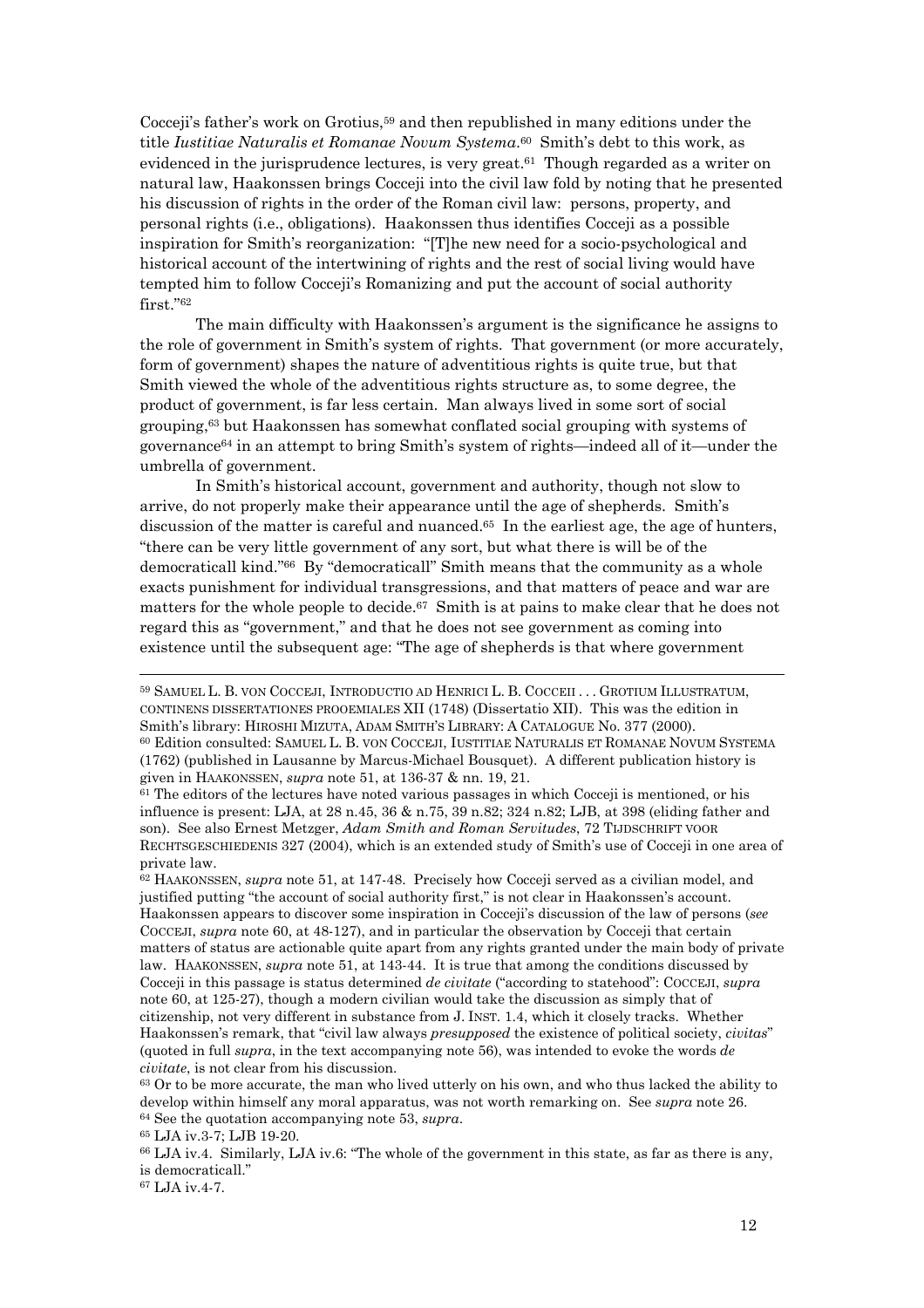properly first commences."68 Similarly, in the latter course of lectures: "The appropriation of herds and flocks, which introduced an inequality of fortune, was that which first gave rise to regular government. Till there be property there can be no government, the very end of which is to secure wealth, and to defend the rich from the poor."69 The latter passage makes Smith's intentions clear: the notion of property does not arrive until the age of shepherds,70 and it is property that prompts the creation of government by making government necessary. This is not, of course, a detail in Smith's jurisprudence, but one of its most essential points of departure. We therefore cannot, with Haakonssen, accept that Smith regarded systems of governance as a broad precondition to rights.71 When, moreover, we consider Smith's discussion of government in the age of hunters, it is a fair inference that in allowing for so-called "democraticall" governance during that age, Smith was attempting to accommodate and subdue a handful of details gathered from Lafitau and Charlevoix, details that might strike an undiscerning reader as evidence of government.72

 David Lieberman also attempts to explain why Smith reorganized his lectures and, like Haakonssen, attributes the change to something profound in Smith's natural jurisprudence.73 To Lieberman, however, Smith made the decision in order to remedy a problem that had affected his lectures to that point.

[I]t must be acknowledged that the combining of natural jurisprudence and historical jurisprudence was never entirely seamless. One important fault line concerned the manner in which Smith's lectures accommodated two distinct organizing schemes for the analysis of a legal system. The first, supplied by natural jurisprudence, distributed the legal materials into three distinct categories according to the legal status of an individual legal subject: rights as "a man," rights as "a member of a family," and rights as "a member of a state." The second, supplied by the taxonomy of the four-stages theory, order the legal materials according to the relevant "stage" of society, but in a manner that emphasized the interdependence of those legal rights and legal practices which the classification of natural jurisprudence separated. As heuristic devices, the two schemes pointed in different directions.74

Lieberman goes on to argue that, by reorganizing the lectures, Smith was able to bring together the two interdependent elements (property and government).

One major result of this reordering of materials was that it enabled Smith to reach far more quickly, and thus give greater prominence to, one of the most original and powerful elements of his historical jurisprudence: his account of the

<sup>68</sup> LJA iv.7, 74.

<sup>69</sup> LJB 20.

<sup>70</sup> Specifically, property in movables. See LJA i.45-46; LJB 150-151; ANDERSON NOTES, *supra* note 3, at 467.

<sup>71</sup> Or to put the matter plainly: adventitious rights must have existed in the pre-governmental age of hunters. To conclude differently is to accept that the only injuries recognized as such among the inhabitants of this age were injuries that would invite spectator sympathy and condemnation in any time or place. This is tantamount to saying that this particular mode of subsistence—hunting and fishing—is utterly redundant in Smith's scheme of causal explanation. Cairns says that this pre-governmental age "only had natural rights." Cairns, *supra* note 7, at 70. He is perhaps taking his cue from statements by Smith like the following: "Thus among hunters there is no regular government; they live according to the laws of nature." LJB 19. Smith's statement, of course, is broadly true when one compares the age of hunters with the ages that follow—which is surely his point.

<sup>72</sup> LJA iv.5-6.

<sup>73</sup> Lieberman, *supra* note 2, at 230-32. 74 *Id*. at 231.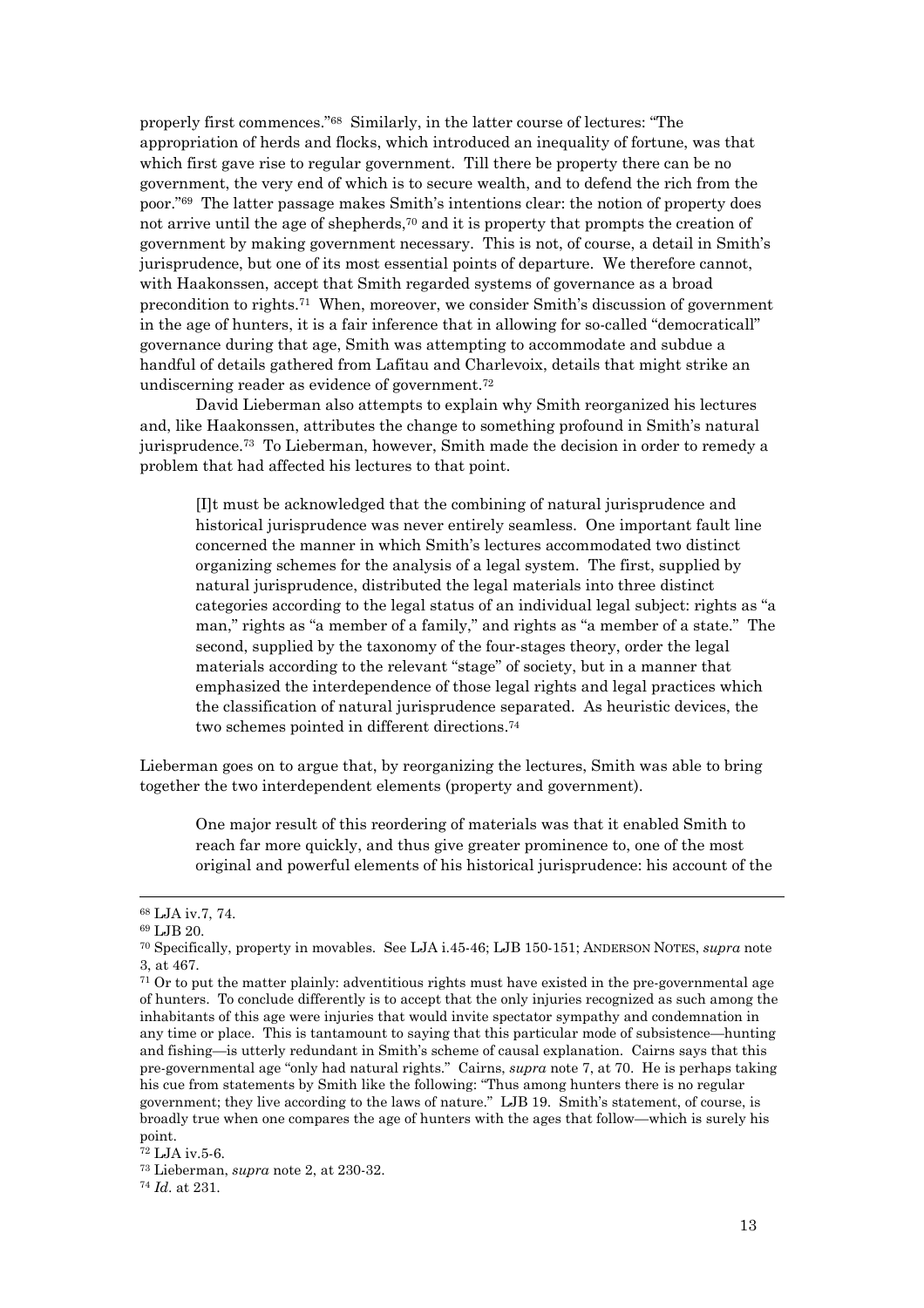emergence of the modern European system of public justice and regular government.75

Much in Lieberman's account is very well observed. Few readers should disagree with the suggestion that the rights framework inherited from Hutcheson did not suit Smith's historical jurisprudence; or the suggestion that the last of the four ages served as the foundation for Smith's most powerful ideas; or—most important—the suggestion that the new organization permitted Smith more effectively to ally property and government. Lieberman's account falls short, however, as an explanation for Smith's decision to reorganize his lectures. Briefly: the stadial theory makes somewhat disconnected appearances in the lectures, and though no one would deny the significance of the latter of the four ages in Smith's enterprise, it is difficult to make the case that the four ages collectively provided an immanent organizing principle which Smith's reorganization helped to realize. The real "tension" between Smith's enterprise and the lectures he inherited lies in the significance of "natural" and "adventitious" rights, and even this tension seems not to have troubled Smith a great deal; the reorganization certainly did not cure it. These points are treated in detail below.

### *The explanatory force of the four ages*

Smith occasionally refers to one or another of the four ages when discussing specific antique rules in domestic and private law,76 but his proper discussions of the four ages occur in two passages in each of the two sets of lecture notes.77 In the earlier lectures, the four ages first appear as an introduction to the acquisition of property, and second as an introduction to forms of government.78 In the first of these passages it appears to have been Smith's ambition to subject various modes of acquisition (occupation, tradition, accession, usucapion, and succession) to a stadial analysis.79 Had he been able to achieve this, and bring what amounts to the whole of the private law of property into a four-ages framework, it would be easier to conclude, with Lieberman, that Smith was trying broadly to accommodate the law within the stadial theory. In the execution, however, he subjected only one mode of acquisition (occupation) to a stadial analysis,80 and though his analysis can only be described as brilliant, this represents a significant retreat in his ambitions. The retreat is made explicit in the latter, "reorganized" lectures where, in the passage corresponding to the one under discussion,81 Smith has offered the four ages as an introduction, not to the acquisition of property generally, but to occupation alone.82

Why has Smith retreated on the four ages? In a separate study<sup>83</sup> this author has suggested that, for the lectures on private law, Smith relied heavily on Roman law, but that the Roman sources ultimately frustrated his use of the stadial theory. Traces of rights that belonged particularly to one of the earlier ages were difficult to find in the

<sup>75</sup> *Id*. at 232. 76 *See, e.g*., LJA i.92 (succession in the ages of hunters and shepherds), i.149 (testamentary succession in the age of hunters).

<sup>77</sup> LJA i.26-35, iv.1-40; LJB 19-30, 149-151.

<sup>78</sup> LJA i.26-35 and iv.1-40, respectively. The latter section is introduced with this explanation: "But before I enter on these [forms of government] particularly, it will be proper to explain the origins of government, what I take to be the originall form of it, and how the severall governments which now subsist have sprung from it, and how this original government arose and at what period of society." LJA iv.3-4.

<sup>79</sup> LJA i.26-27.

<sup>80</sup> Described in detail in Metzger, *supra* note 61, at 341-42. 81 LJB 149-150.

<sup>82</sup> As noted in LJ INTRODUCTION, *supra* note 3, at 30. 83 Metzger, *supra* note 61, at 351-52.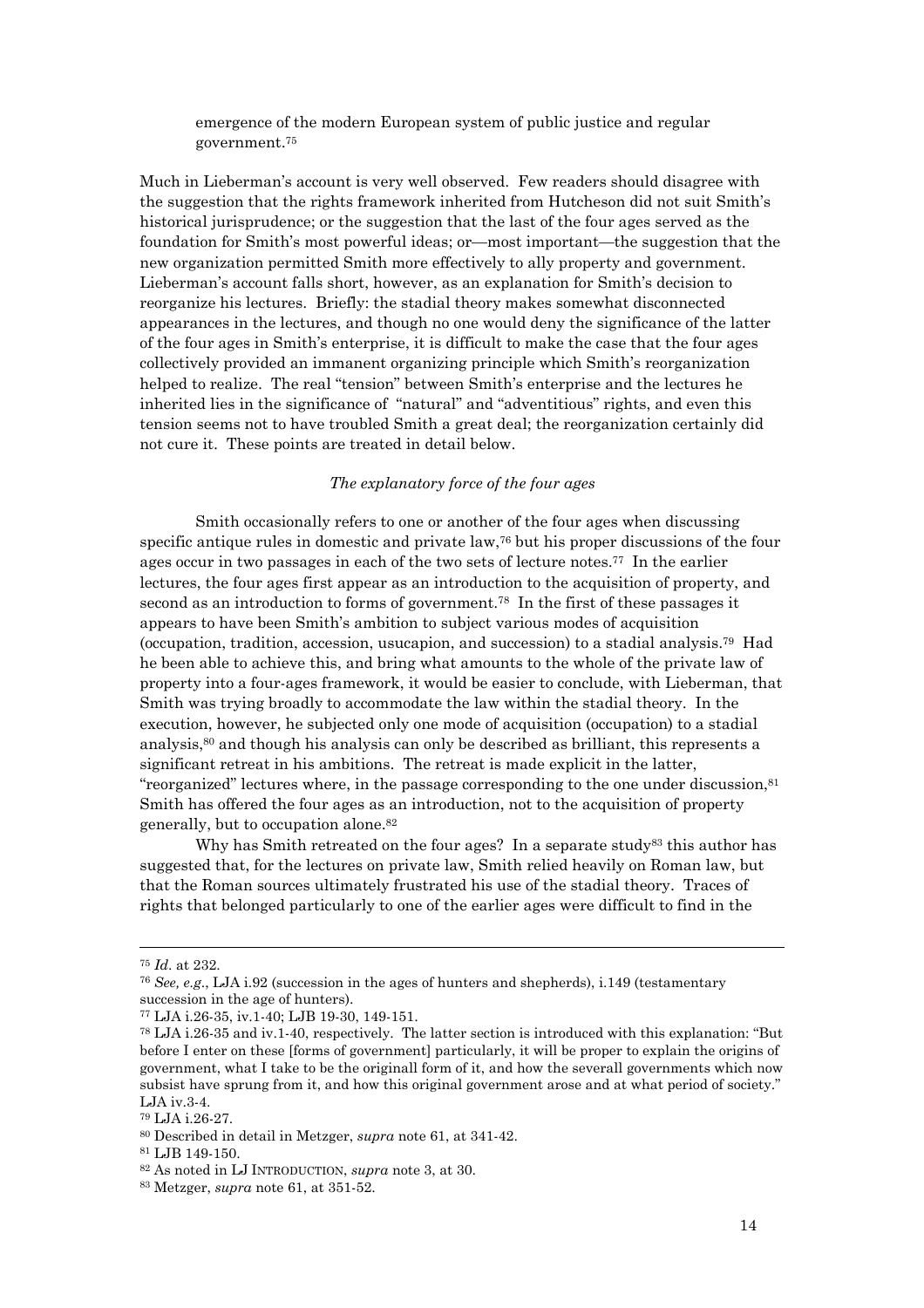literature of a legal system that, how ever simple its origins, was highly refined at the time it was written down and discussed. The principal example given in that study was servitudes—rights in immovable property—whose origins Smith, by circuitous and unpersuasive means, was forced to locate in the age of shepherds, an age in which immovable property did not exist.<sup>84</sup> This is an example of the stadial theory not simply "failing to explain," but actively getting in Smith's way.

The stadial theory, at least to the extent Smith had developed it in the lectures, was perhaps less capable of explaining the "causes of laws" than he would have wished. One can take Smith's treatment of intestate succession as an example.<sup>85</sup> Smith devoted a great deal of lecture time to this subject: though it is only one of several modes of acquisition, and acquisition occupies a relatively small proportion of the notes as a whole, the notes on succession occupy nearly one-half of a volume (of the six total).86 The stadial theory makes a brief appearance:<sup>87</sup>

In the age of hunters there could be no room for succession as there was no property. Any small things as bows, quiver, etc. were buried along with the deceased; they were too inconsiderable to be left to an heir.—In the age of shepherds, when property was greatly extended, the goods the deceased had been possessed of were too valuable to be all buried along with him. Some of those which he might be supposed to have the greatest attachment to would be buried, as a horse, and ox, etc.; the rest would go to the other members of the family as is hereafter explain'd. Some traces of the custom of burying goods are found long after.

In Smith's extended and detailed treatment of succession, this fragment is a trifle. In the manuscript, moreover, the fragment is written on the reverse of the page, probably indicating either that (1) the principal note-taker missed it, or (2) it was not included when the lecture was first given.<sup>88</sup> Either possibility diminishes its importance.

 The contrast between this fragment and the remainder of Smith's discussion could not be greater. Smith appeals to "form of government" again and again to explain details in the law of succession that the stadial theory would have no hope of explaining. The following is a selection.

LJA i.98. [Succession by representation was recognised early in Rome, but relatively late in Scotland:] This proceeded from the nature of the governments.

<sup>&</sup>lt;sup>84</sup> *Id*. at 346-51.<br><sup>85</sup> One can view Smith's treatment of intestate succession as an extended refutation of the natural lawyers, who had founded the law of intestate succession on the supposed inclination of the decedent to favor those whom, in life, he held most dear. See PUFENDORF, *supra* note 10, at 133-34; HUTCHESON, *supra* note 13, at 152-54. To Smith, this was contrary to the example of history; if the natural lawyers were correct, then the practice of making wills would have arisen before the practice of intestate succession, and this was clearly not the case. LJA i.91-92, 103-104, 149-155; LJB 155-156, 164; STEIN, *supra* note 2, at 41-42. Thus Smith sets out on a vigorous and exacting discussion of the historical origins of intestate sucession.

<sup>86</sup> LJA i.90 - ii.1.

<sup>&</sup>lt;sup>87</sup> LJA i.92 *verso.*<br><sup>88</sup> For various explanations of the material on the *verso* pages, see LJ INTRODUCTION, *supra* note 3, at 12-13. The fragment appears to have no counterpart in the latter set of lecture notes. This could be evidence that Smith did not mention the four ages at this point in his lectures. *Cf*. LJB 156: "In a rude period a man had scarce the full property of his goods during his lifetime, and therefore it cannot be supposed that then he should have had a power to dispose of them after his death." This is not the counterpart to the quoted fragment, but was included as part of a discussion of testamentary succession, somewhat earlier in the lecture.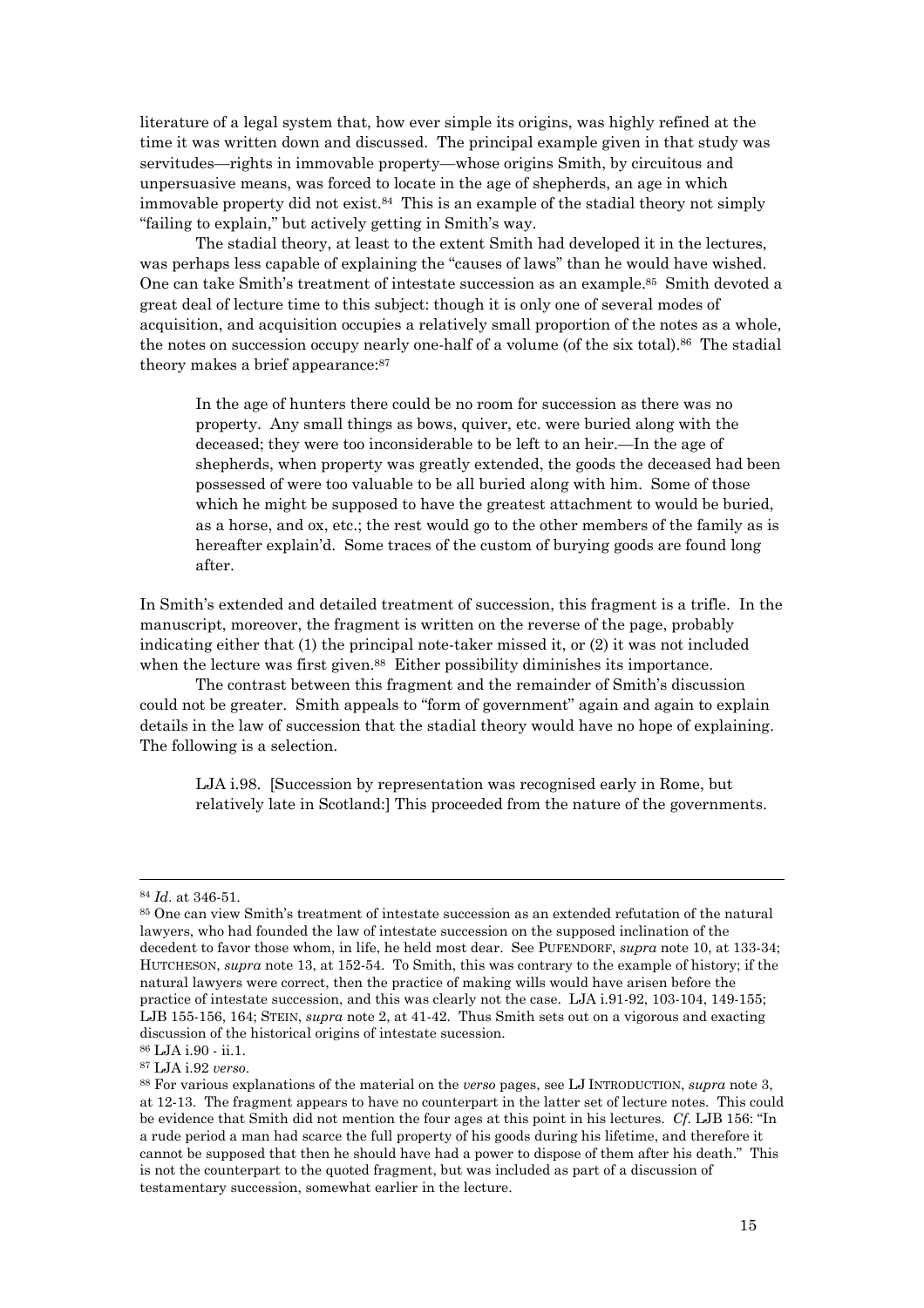LJA i.111. Another considerable odds [between Scots law and the civil law on right of representation] arose from the difference of the constitution of the two states.

LJA i.116. As this method of succession [i.e., primogeniture], so contrary to nature, to reason, and to justice, was occasioned by the nature of feudall government, it will be proper to explain the nature and temper of this constitution or form of government, that the foundation of this right may be more evident.

LJA i.125. It is to be observed that this form of government required that the possessors of estates should attend their lords in war, or in council in peace, so it was requisite that every estate should be filled by one who was able to perform those duties. . . . By this means the burthen of ward was introduced.

LJA i.127. It is to be observed that this government [i.e., feudal] was not  $\langle$ at $\rangle$  all cut out for maintaining civill government, or police.

LJA i.130. The law at that time (as we shall explain when we consider the origin of government) did not provide, nor indeed could it, for the safety of the subjects.

LJA i.147. All these varieties betwixt the Scots and English law with regard to succession, as well as severall differences in the order of succession betwixt them and the civil law, have been already considered, and the causes which brought them about explained from the nature of the severall constitutions.

Each of these excerpts marks a serious excursus into the genesis of the laws being explored. To take the first excerpt (LJA i.98) as an example: the right of a child to "represent" his deceased father in the succession to the estate of his grandfather was, as Smith notes, late to arrive in Scotland relative to Rome. In the passage quoted, Smith attributes this to "the nature of the governments." In the subsequent passage<sup>89</sup> where he explains the point at length, he narrows the source of the discrepancy to one feature: primogeniture.90

If it was hard that the eldest son should exclude his brothers, they would think it hard that their nephew should exclude them after his death. That he who should naturally owe his safety and depend on them for his protection should be not only not dependent on them but, on the other hand, that they who were men should be subjected and dependent on one who might often be a minor or an infant. . . . By these and such like motives the younger brother would be prompted to deprive their elder brothers children of the right of inheritance, and by this means it was long after the introduction of primogeniture ere the right of representation took place.

This is the age of agriculture, but there is no reason to mention the fact here: the hallmarks of this age, numerous as they are, are unequal to the task of explaining the "causes" of the law of succession in a satisfactory way. We recognize, without perhaps quite knowing the reason, that without the intermediate aid of "form of government" or something equally powerful, Smith would have no hope of explaining such a developed legal institution as the right of representation.

<sup>89</sup> LJA i.135-140.

<sup>90</sup> LJA i.135-136.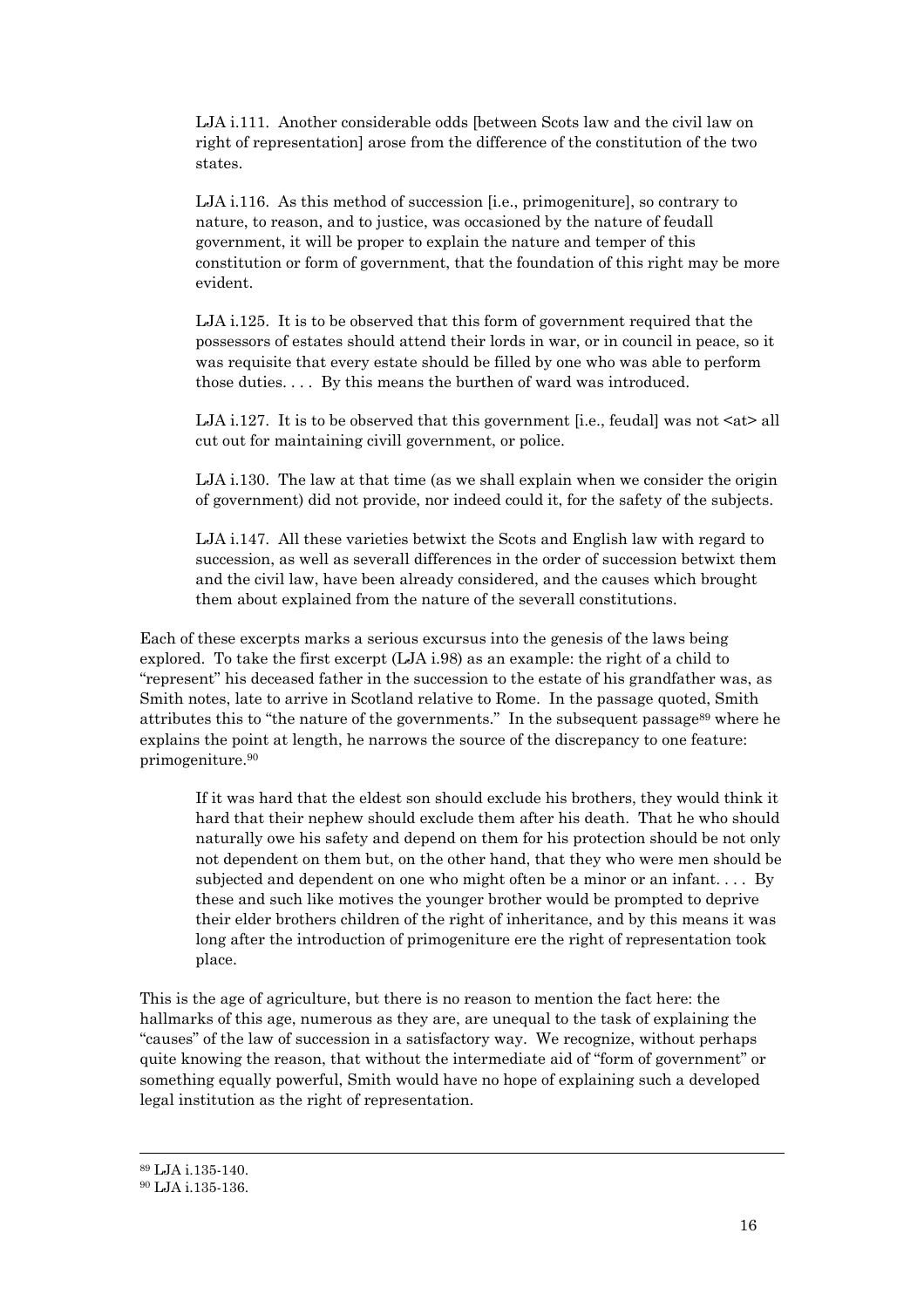John Cairns, however, points to the reason in a single sentence. After recounting some of the principal features of each age, he says "[t]his [stadial] development does not explain how the *rights* recognised by the spectators became *laws*."91 The stadial theory explains the existence of a handful of rights, for example the right to possession and the right to the ownership of movables. To advance further and explain why certain rights were *enforced* (i.e., became laws) requires, not the abandonment of the stadial theory, but a more precise means of causal explanation, including some recourse to law-making institutions. Cairns's own concern is to examine the evolution of different organs of government in Smith's account, and then consider which of these organs Smith preferred to see the law issue from.92 Cairns accordingly undertakes to trace the evolution of judicial and legislative power in Smith's account. Judicial power arises in the age of shepherds, proceeding through subtle stages, but the stadial theory is quickly lost to view as Smith resorts to historical examples. Cairns:93

*Smith only loosely mapped the development of government onto his device of the four stages*. No doubt this was because he did not have a crudely deterministic theory of social change. It means, however, that he never directly addressed the development of certain institutions of government in a detailed or precise way. This certainly applies to his account of the growth of legislative and judicial powers.

This raises of course a quite profound question about Smith's long-term ambitions: whether he intended in the fullness of time to discuss law-making institutions more analytically and less historically, or whether, as Cairns suggests, there was a deterministic Rubicon he had resolved not to cross. A closer examination of Smith's *materialism* and its role in the genesis of law-making institutions would help to answer this question.

Far more clear is the fact that mode of subsistence, without the intermediary aid of "form of government," cannot properly explain the genesis of laws. Each mode of subsistence produces, for its associated age, a limited number of rights, whose most concrete contribution to the development of laws is to provide a series of *termini post quem*, e.g.,

- 1. The advent of the age of shepherds is the *terminus post quem* for the recognition of the right of accession. (LJA i.64).
- 2. The advent of the age of shepherds is the *terminus post quem* for the recognition of acquisition by prescription. (LJA i.77).
- 3. The advent of the age of agriculture is the *terminus post quem* for the recognition of rights in land. (LJA i.66).

These are valuable insights, though without the intermediary of "forms of government," tautology is an ever-present danger:

- "Accession of crops was unknown until the age of agriculture, being the first age to recognize ownership in land."
- "What is the age of agriculture?"
- "It is the age characterized by its recognition of ownership in land."

<sup>&</sup>lt;sup>91</sup> Cairns, *Ethics*, *supra* note 2, at 173 (emphasis added).<br><sup>92</sup> Id. at 173-75. A fuller account is given in Cairns, *The Role of the Courts*, *supra* note 2, at 42-45.<br><sup>93</sup> Cairns, *Ethics*, *supra* note 2, at 173 (e (emphasis in original): "[I]t is noteworthy that his treatment of public jurisprudence, with its attendant use of the 'four stages,' in fact unfolded within the framework of a *historical* account of the origins and nature of the present 'establishments' in Europe."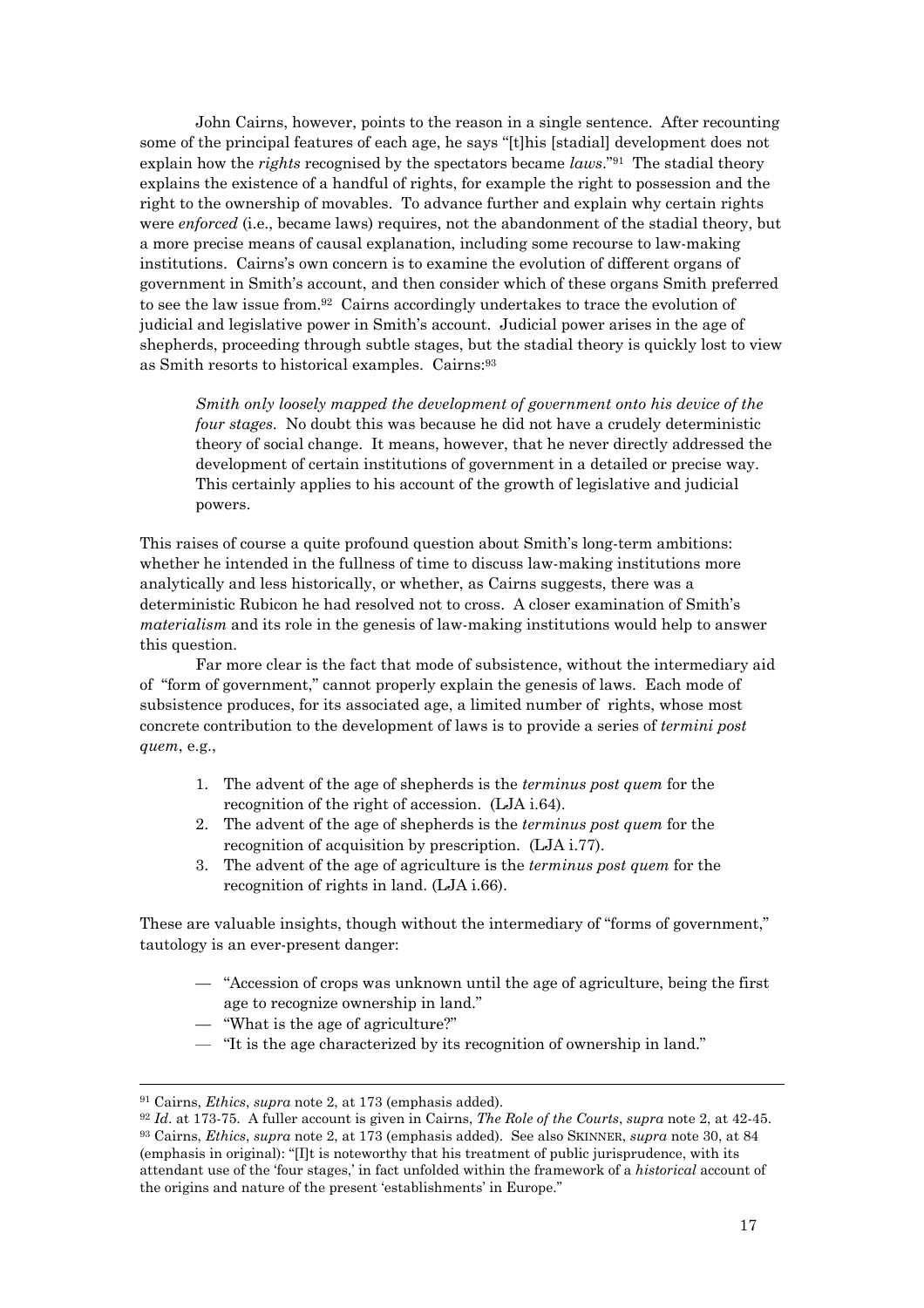It seems inconceivable that Smith did not appreciate this danger. It is a strong inducement to play the stronger hand: form of government.

As part of his lifelong enterprise, Smith may have hoped to link, more clearly, mode of subsistence to government, and government to law.94 Whether this ambition was capable of success is not part of this discussion, which is concerned solely with his decision to reorganize his lectures. We take as our starting point his own explanation, that "the state of property must always vary with the form of government."95 We recognize that the relationships he might have hoped to establish between government and mode of subsistence were not yet fully worked out at the time he delivered his lectures. In this state of affairs, it is understandable how, for the sake of exposition, he would wish to elevate and promote a signally important factor in lawmaking—form of government—even if the full causal chain, from stadial theory to law, was still a work in progress.

This discussion began with Lieberman's suggestion that Smith wished to accommodate the stadial theory within the uncomfortable environs of the Pufendorf/Carmichael/Hutcheson framework. The argument here, to the contrary, is that the stadial theory was not yet ready to assume the burden of explaining the genesis of laws. The framework, moreover, though clearly at odds with Smith's jurisprudence, had in fact *always* been at odds with Smith's jurisprudence, without Smith himself giving any sign of a desire to escape it. This is the subject of the next section.

#### *Framework rights versus natural jurisprudential rights*

The Pufendorf/Carmichael/Hutcheson framework was at odds with Smith's jurisprudence in this respect:96 the framework "front-loaded" the natural rights, and if Smith had adhered to this practice, he would have found himself beginning his lectures on family and private law with a disconnected stream of natural rights drawn from different areas of the law. This is because, as already noted, his own notion of natural and adventitious rights differed greatly from the notion on which the framework was founded. Smith, in a word, had set himself the task of examining adventitious rights more closely than his predecessors. He sought to explain causally what his predecessors might have dismissed with "this is the product of human action" or "a jurist invented this." He was therefore able, from time to time, to locate a natural right secreted among a mass of adventitious rights. One example of this, not secreted but in full view, is in his treatment of delinquency (or delict).97 Severe delicts directed against the body of another are self-evidently a violation of *natural* rights. That they happen to fall deep within a discussion of *adventitious* rights is of no moment. Cairns: "Given the *schema* into which he fitted his analysis of rights this is correct, though at first sight odd."98 A more subtle example is acquisition by occupation: though occupation falls squarely within the right of a man "in his estate," and was therefore adventitious to Smith's predecessors, nevertheless the specific right to hunt game that one is pursuing (a part of the law of occupation) is, to Smith, a natural right.99 A third example, modeled on the one previous, concerns the right of a person, named as heir in a will, to accept or decline the inheritance.100 Inheritance, like occupation, is an adventitious right, and yet to Smith

<sup>&</sup>lt;sup>94</sup> This is the obvious inference from his lengthy introduction to government, introduced by the four ages: LJA iv.1-40; LJB 19-30.

<sup>95</sup> LJB 11.

<sup>&</sup>lt;sup>96</sup> Discussed at somewhat greater length in Metzger, *supra* note 61, at 338-42.<br><sup>97</sup> See LJA ii. 93 (quoted *supra*, note 29); Cairns, *Role*, *supra* note 2, at 41.<br><sup>98</sup> Cairns, *Role*, *supra* note 2, at 41.<br><sup>99</sup> LJA bundle of other rights (properties, and debts owed and owing), and obviously some inheritances were best avoided. For background, see William M. Gordon, *Succession*, in A COMPANION TO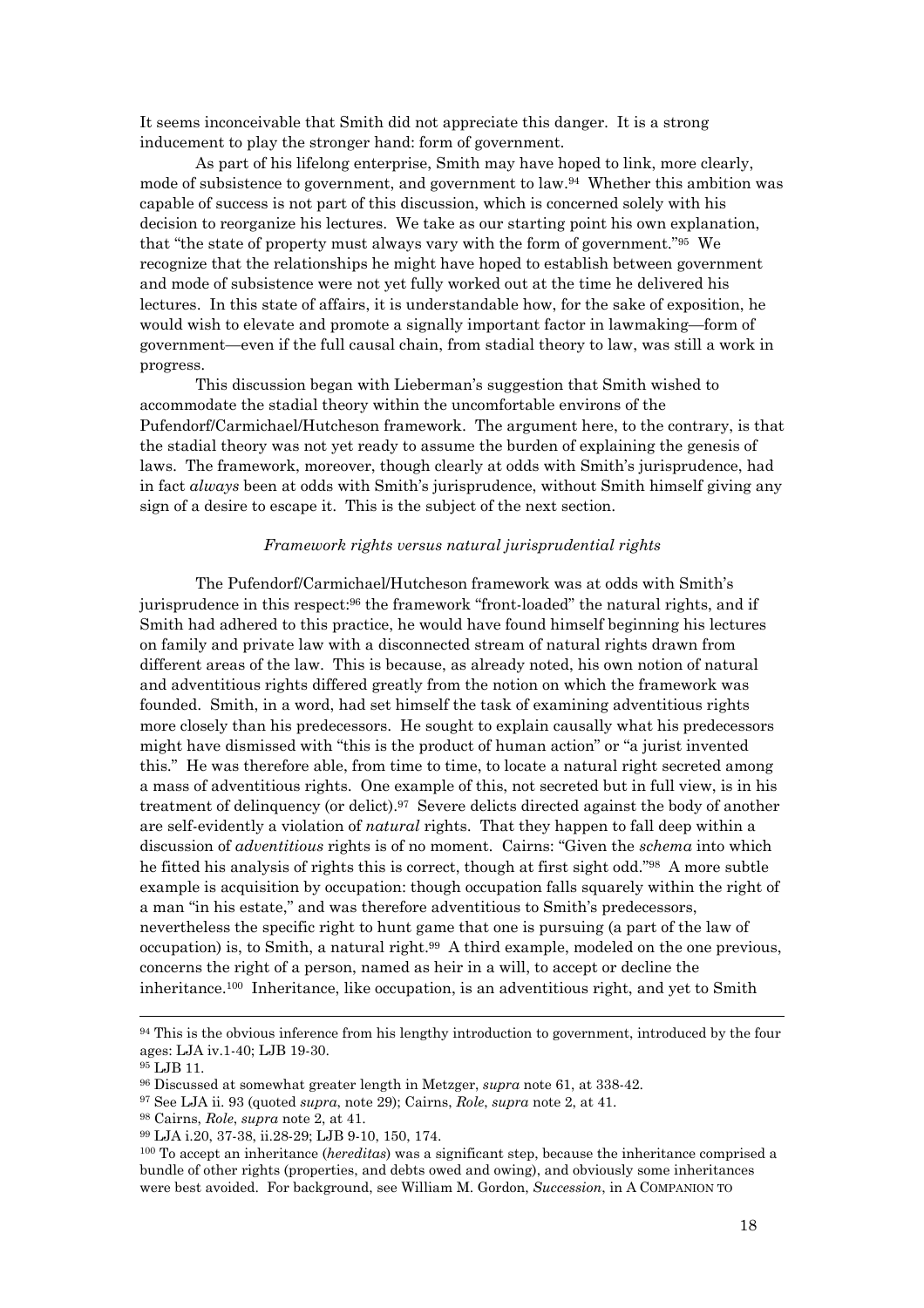the right of the heir *to choose to accept* the inheritance was a natural right, in the same manner as one who hunts game has a natural right to have what he pursues.101 He gave the name "exclusive privilege" to this type of right, and—stirring the pot even more offered both natural and adventitious examples.102

 Thus Smith's system of rights clashed openly and repeatedly with the identically named, but utterly different rights set out in the Pufendorf/Carmichael/Hutcheson framework. Yet the clashes seem hardly to matter. They certainly have no bearing on Smith's decision to reorder his lectures: to say that Smith found himself increasingly at odds with the framework is tantamount to saying that Smith, until his final year of lectures, did not fully understand his own notion of rights. The clashes, in any event, are equally evident in the latter course of lectures. More generally, the fact that Smith was content, year upon year, to intrude natural rights into all the "wrong places" suggests he never had any great reverence for the framework.

### *The method of the civilians*

In adopting a new order for his lectures, Smith expressed a preference for the method of the civilians, who "beg[an] with considering government."103 To review: the new order differed from the old in two respects.104 First, the so-called public jurisprudence, setting out and describing the evolution of forms of government, was moved from the end to the beginning (after a brief introduction). Second, the so-called domestic law, setting out rights relating to husband and wife, parent and child, etc., was placed immediately following public jurisprudence, but before the main body of private law (property, contract, delinquency) which, in the earlier lectures, it had followed.

When Smith refers to the method of the civilians, we know from context that he is referring to the order in which civilian works present their subject matter, and not to the character of the underlying scholarship. Method, in the sense Smith means it, is not difficult to locate. After the rediscovery of Justinian's Digest in the eleventh century, civilian scholarship was dominated by the gloss and steadfastly followed the order of the

 $\overline{a}$ 

It is plain that [inheritance] can not be considered as a different species of real right after the heir has entered to the inheritance, for then he has the same right that the defunct had and is considered as the same person, having full property in every respect. It can be in no other case than during the time betwixt the death of the last proprietor and the entrance of the heir that the inheritance can be considered as giving a new species of a real right. Now what right is it that the heir has before his entrance? No other but that of excluding all others from the possession untill he determine in whether he will enter heir or not. . . . This [exclusive privilege] of inheritance is evidently founded on natural reason and equity.

Why does Smith take so much trouble to isolate this natural right? The answer perhaps is that he wished to locate the origins of inheritance at an early age of civilisation, perhaps the age of shepherds. The age of hunters had no property, and succession would be unknown to those communities, but the age of shepherds did recognize property—and succession, though in a rudimentary form. LJA i.92 *verso*. The age of shepherds, however, lacking virtually every legal refinement needed to effect a succession of goods, would find this right of the heir essential. By identifying the right as *natural*, Smith is able to locate the origins of this important device in the community that needs it. On "natural rights" as "early rights," see above, text accompanying note 47.

102 MacCormick commends the category of exclusive privileges as an able characterization of incorporeal property. MacCormick, *supra* note 2, at 249.<br><sup>103</sup> Smith is quoted in full above, in the text accompanying note 5.<br><sup>104</sup> A table comparing the order of the two lectures is set out above.

JUSTINIAN'S INSTITUTES 80, 81-82 (Ernest Metzger, ed., 1998); J. A. C. THOMAS, TEXTBOOK OF ROMAN LAW 497-98 (1976).<br><sup>101</sup> LJA i.19-20, ii.26-41; LJB 9-10, 174-175. See especially LJA ii.27-28: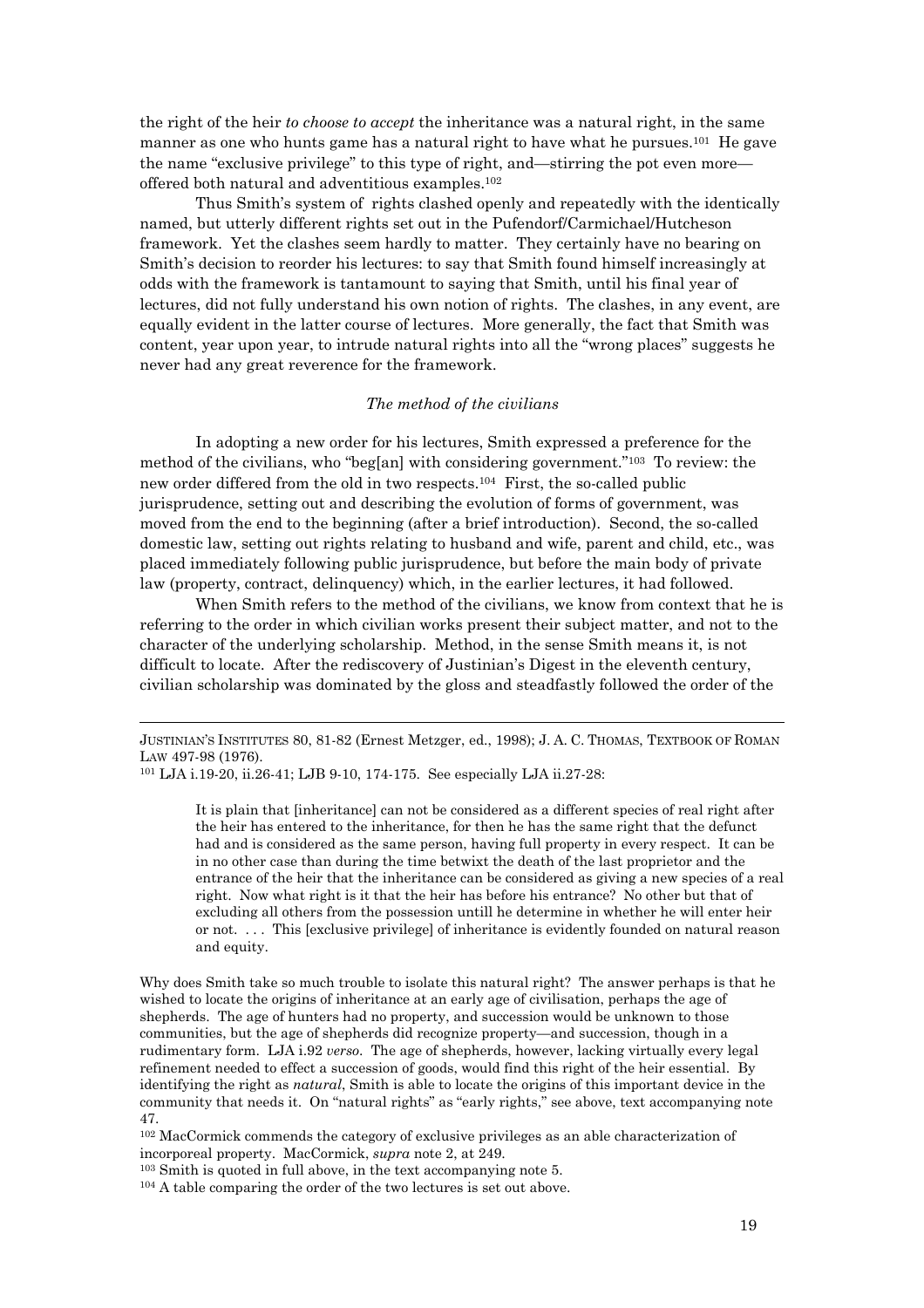*Corpus iuris civilis*.105 Thereafter works became more diverse: a preference for commentary over gloss freed the writer to some degree from the traditional order.106 Greater freedom was won when the humanist jurists of the sixteenth century lost their reverence for the text of the *Corpus iuris civilis* and their successors sought a deeper principle of legal organization in Justinian's Institutes. This latter stage is the important one: it brings a centuries-long ascendancy in the scheme of the Institutes, a work that helped to organize and inspire many works of scholarship as well as legislation,<sup>107</sup> ultimately giving Smith his "method of the civilians."

 The Institutes, broadly speaking, presents itself as a series of events entitling a person to a particular form of redress.108 The humanist jurists, however, saw something deeper: a scheme of *rights*. A particular species of "advantage" attached to one who could claim ownership in a thing, or one to whom something was owed, and these advantages (i.e., abstract subjective rights) could be discussed without reference to means of redress. For present purposes what is significant is the new-found freedom to discuss, criticize, and arrange these rights. It was a freedom that allowed the creation of a system of rights inspired by the Institutes but not dependent on the text. It also allowed a *divergence of approaches* in presenting Roman and territorial law. Stein:<sup>109</sup>

In the middle of the seventeenth century, a division can be discerned among writers offering a systematic presentation of the civil law or of national laws based on the civil law. One group continued to follow essentially the institutional arrangement, but with certain refinements. The other preferred to base their systems on the so-called geometrical method of argument from the general to the particular. The problem for those who wished to proceed in this way was to identify the general principles of law, equivalent to the axioms of mathematics, from which detailed rules could be logically deduced. Such principles were normally presented as arising from the nature of man in society, the implication being that anyone who denied their validity would be denying the rationality of nature itself. Eventually these systems became ideal systems of natural law, although the detailed rules apparently deduced from the general principles often bore a strong similarity to the rules of Roman law, but stripped of what could be regarded as antiquarian details.

The result was two roughly parallel bodies of romanistic literature in the latter seventeenth and eighteenth centuries: works on natural or territorial law which showed

<sup>105</sup> On the rediscovery of the Digest and civilian scholarship to the advent of humanism, see ANTONIO PADOA SCHIOPPA, STORIA DEL DIRITTO IN EUROPA: DAL MEDIOEVO ALL'ETÀ CONTEMPORANEA 79-98, 149-63, 188-204 (2007); RANDALL LESAFFER, EUROPEAN LEGAL HISTORY: A CULTURAL AND POLITICAL PERSPECTIVE 252-61 (2009); PETER STEIN, ROMAN LAW IN EUROPEAN HISTORY 43-49, 52-74 (1999).

<sup>106 &</sup>quot;Whereas commentaries ultimately followed the sequence of the *Corpus* [*iuris civilis*], this no longer applied to treatises. These were monographs dealing exhaustively with a well-defined subject in a systematic order selected by the author." LESAFFER, *supra* note 105, at 260. 107 For a discussion of the influence of the *Institutes* within a brief compass, see JUSTINIAN'S

INSTITUTES 18-26 (Peter Birks & Grant McLeod, trans., 1987). For a more extensive treatment, see the authorities cited *infra*, note 108.<br><sup>108</sup> The treatment here is indebted to STEIN, *supra* note 105, at 79-82; Peter Stein, *The Fate of the* 

*Institutional System*, in HULDIGINGSBUNDEL PAUL VAN WARMELO 218 (Johann van der Westhuizen, et al., eds., 1984), *reprinted in* THE CHARACTER AND INFLUENCE OF THE ROMAN CIVIL LAW: HISTORICAL ESSAYS 73 (1988); Klaus Luig, *The Institutes of National Law in the Seventeenth and Eighteenth Centuries*, [1972] JUR. REV. 193.<br><sup>109</sup> Stein, *The Fate of the Institutional System*, in THE CHARACTER AND INFLUENCE OF THE ROMAN

CIVIL LAW, *supra* note 108, at 78.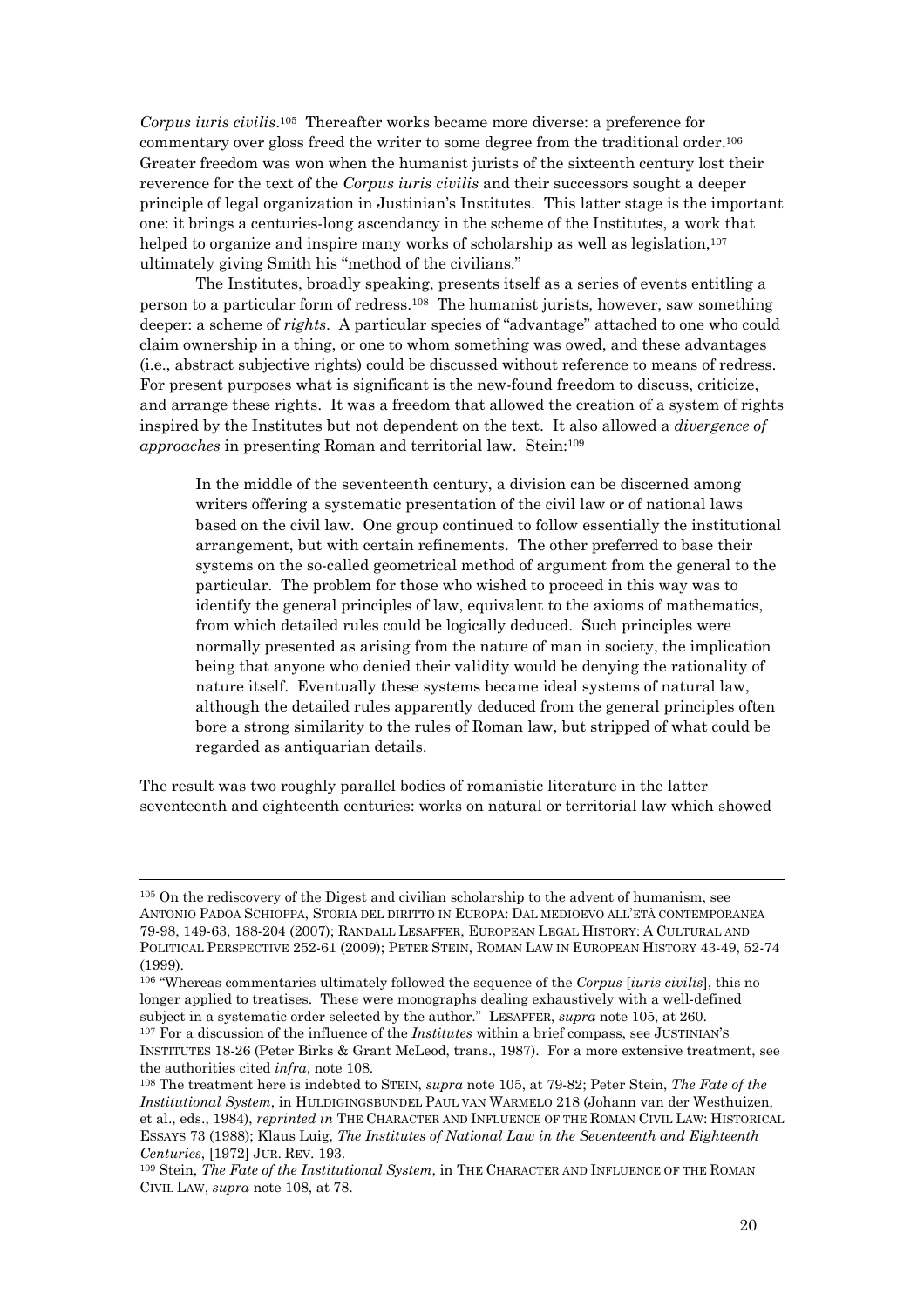in places a strong Roman footprint, and more traditional civilian works which expounded Roman law in the older humanistic tradition.110

 Smith, in the passage explaining his reorganization, contrasts "civilians" with "others."111 He had undertaken to weigh the merits of the two bodies of literature just discussed. The method of organization attributed to the "others," being Smith's own method to that point, is that of Pufendorf's *De officio hominis et civis* (the foundation work at Glasgow), and of Pufendorf's natural law followers, such as Christian Wolff, whose *Ius naturae methodo scientifica pertractatum* (1740-1748) mirrors Pufendorf's work. The civilian model is less obvious but nevertheless plain. That Smith should attribute a single method of organization to "civilians" is at first surprising, as writers on the civil law had, to that time, produced varieties of works almost beyond counting. Yet this very inaccuracy betrays his meaning. He can only be referring to civilian works founded on the *Corpus iuris civilis*, and of these, works founded on Justinian's Institutes are the only plausible models. This is because, in proposing to adopt a civilian method, he is comparing the method of "others" who observe the institutional divisions of persons, property, and obligations, but in a different order.

Smith's library held the following civilian works.<sup>112</sup>

- 1. "Heinecci Antiquitatum 2 Toms."113 This is probably a reference to: Johann Gottlieb Heineccius, Antiquitatum Romanarum jurisprudentiam illustrantium syntagma secundum ordinem Institutionum Justiniani digestum.114 It is a commentary on Justinian's Institutes, following the order of the Institutes.
- 2. Johann Gottlieb Heineccius, Elementa Juris Civilis, secundum ordinem pandectarum (1740).115 It is a commentary on Justinian's Digest, following the order of the Digest.
- 3. "Heineccius Ad Institutionum."116 This may be a reference to the popular work Johann Gottlieb Heineccius, Elementa iuris civilis secundum ordinem institutionum.117 It is a brief commentary on Justinian's Institutes, following the order of the Institutes.
- 4. "Arnoldi Vinnii in Institutionum Imperialium Commentarius."118 This is probably a reference to: Arnold Vinnius, In quatuor libros institutionum

JURIS CIVILIS, SECUNDUM ORDINEM PANDECTARUM (Venice, 1791).<br><sup>116</sup> Mizuta, *supra* note 59, no. 1726.<br><sup>117</sup> Edition consulted: JOHANN GOTTLIEB HEINECCIUS, ELEMENTA IURIS CIVILIS SECUNDUM ORDINEM

<sup>110</sup> For further discussion of the parallel traditions, see G. C. J. J. VAN DEN BERGH, THE LIFE AND WORK OF GERARD NOODT 124-32 (1988); Luig, *supra* note 108, at 197-200; Peter Stein, *Legal Humanism and Legal Science*, 54 TIJDSCHRIFT VOOR RECHTSGESCHIEDENIS 297 (1986), *reprinted in* THE CHARACTER AND INFLUENCE OF THE ROMAN CIVIL LAW: HISTORICAL ESSAYS 91 (1988).<br><sup>111</sup> LJB 11. 112 These books are selected on the basis that they were written following the order of works in the

*Corpus iuris civilis*. References to books with uncertain titles are taken from entries in a catalogue prepared at Smith's direction in 1781; the catalogue is reproduced in TADAO YANAIHARA, A FULL AND DETAILED CATALOGUE OF BOOKS WHICH BELONGED TO ADAM SMITH NOW IN THE POSSESSION OF THE FACULTY OF ECONOMICS, UNIVERSITY OF TOKYO (1951; repr. 1966) (appendix II).<br><sup>113</sup> Mizuta, *supra* note 59, no. 764.<br><sup>114</sup> The identification is the suggestion of Mizuta. Edition consulted: JOHANN GOTTLIEB HEINECCIUS,

ANTIQUITATUM ROMANARUM JURISPRUDENTIAM ILLUSTRANTIUM SYNTAGMA SECUNDUM ORDINEM INSTITUTIONUM JUSTINIANI DIGESTUM (C. G. Haubold & C. F. Mühlenbruch, eds., 1841). 115 Mizuta, *supra* note 59, no. 765. Edition consulted: JOHANN GOTTLIEB HEINECCIUS, ELEMENTA

INSTITUTIONUM (Vienna, 1763). Cf. Mizuta, *supra* note 59, no. 1726 (attributing to Arnold Vinnius, and explaining that "[i]dentification is doubtful but there seems to be no work of Heineccius on the Institutiones").

<sup>118</sup> Mizuta, *supra* note 59, no. 1727.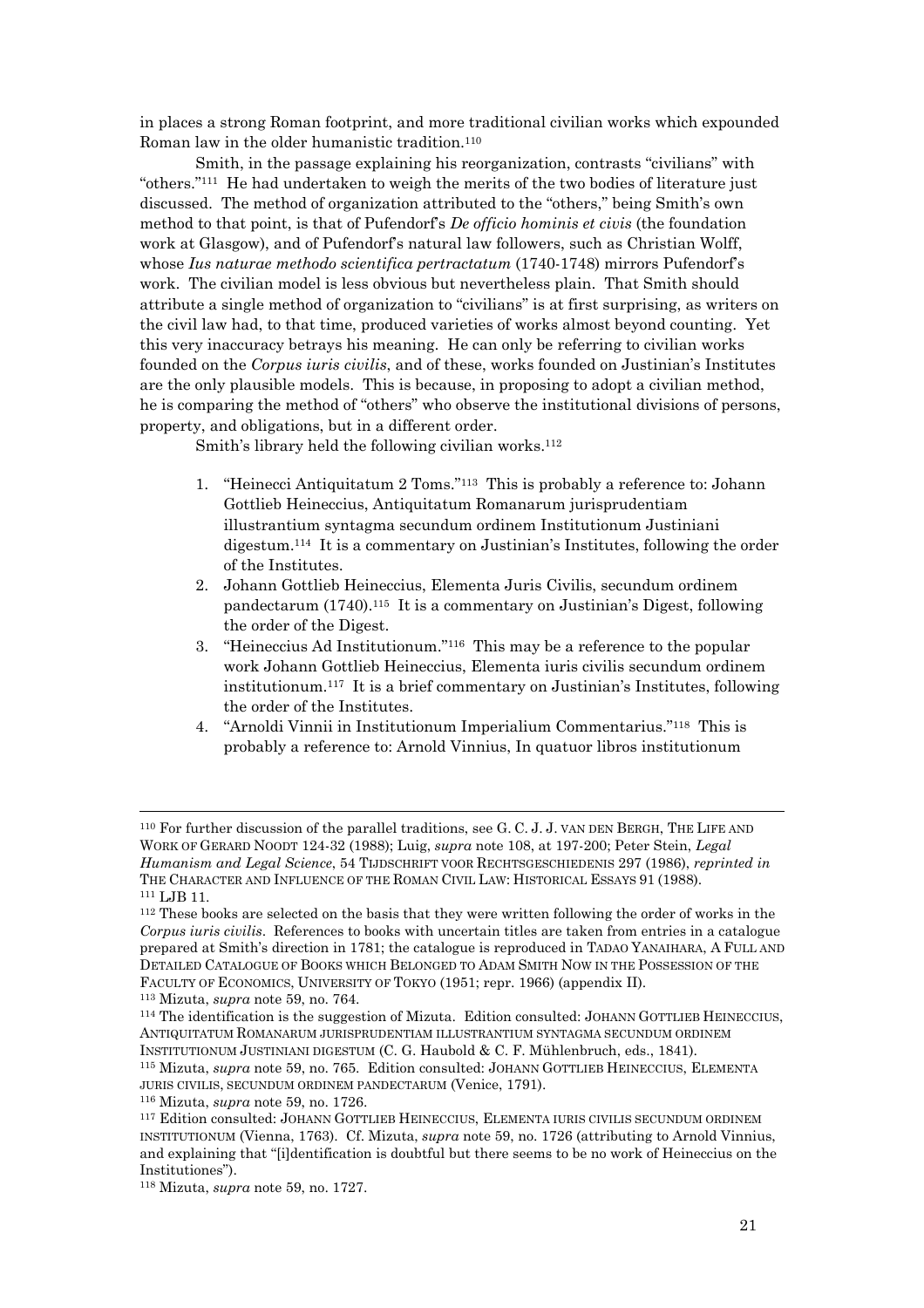imperialium commentarius academicus et forensis.119 It is an extensive commentary on Justinian's Institutes, following the order of the Institutes.

These are examples of works that openly follow the order of the ancient works for which they provide commentary. They are indeed civilian works, though not free from the influence of natural law. Vinnius, who taught at the University of Leiden in the middle seventeenth century, relies on humanist and even pre-humanist authority, but at the same time shows the influence of Grotius.120 Heineccius deserves special mention because, though properly classed among writers on natural law, he achieved enormous success with a work that served both disciplines. Schioppa explains how he straddled the two worlds.121

Without doubt the prize for the most prolific author, and particularly the one most widely known and read, goes to Johann Gottlieb Heinecke (Heineccius) (1681-1741), professor at various German and Dutch universities, whose *Elementa iuris civilis secundum ordinem Institutionum* (1725) claimed no fewer than 150 editions in the course of the century. Equally successful was a parallel work that followed instead the systematic order of the Digest, in 50 books. These works owe their enormous success to a concise structure based on short, clear definitions of each institute followed by a sequence of well-deduced corollaries, set out in axiomatic fashion. The "pure" principles of Roman private law, with no lingering over *subtilitates*, are thus inserted within a systematic and deductive framework far removed from the ancient law, notwithstanding the adoption of the traditional scheme of Justinian's Institutes or Digest. In this form the text becomes a working institutional introduction to the system of "modern" Roman private law, anchored directly to the ancient sources, with few references to the doctrine of the *ius commune* but instead precise remarks on contemporary judicial practice, in particular where that practice departs from the rules of Roman law. The direct recourse to [Justinian's] ancient legislation, without doctrinal mediation, is particularly significant: the need for simplification has now clearly won out.

The works of Vinnius and Heineccius on the Institutes are not necessarily Smith's models. They are simply examples of a common literature which appear to have influenced Smith's understanding of the civilian method. The following table maps the order of Smith's reorganized lectures against the corresponding order of subjects in the Institutes. As above, the Pufendorf/Carmichael/Hutcheson rights framework is shown in the first column.

| Rights framework                                               | Lectures 1763-1764 (LJB) | Justinian's Institutes |
|----------------------------------------------------------------|--------------------------|------------------------|
| as a man,<br>$-\infty$ in his person<br>$-\sin$ his reputation |                          |                        |
| as a citizen or a member<br>of a state                         | 11-99                    | $1.2\,$                |

<sup>119</sup> The identification is the suggestion of Mizuta. Editions consulted: ARNOLD VINNIUS, IN QUATUOR LIBROS INSTITUTIONUM IMPERIALIUM COMMENTARIUS ACADEMICUS ET FORENSIS (Amsterdam, 1655); ARNOLD VINNIUS, IN QUATUOR LIBROS INSTITUTIONUM IMPERIALIUM COMMENTARIUS ACADEMICUS ET FORENSIS (Amsterdam, 1665).<br><sup>120</sup> R. FEENSTRA & C. J. D. WAAL, SEVENTEENTH-CENTURY LEYDEN LAW PROFESSORS AND THEIR

INFLUENCE ON THE DEVELOPMENT OF THE CIVIL LAW 28-30 (1975). 121 Schioppa, *supra* note 105, at 349 (E. Metzger, trans.)